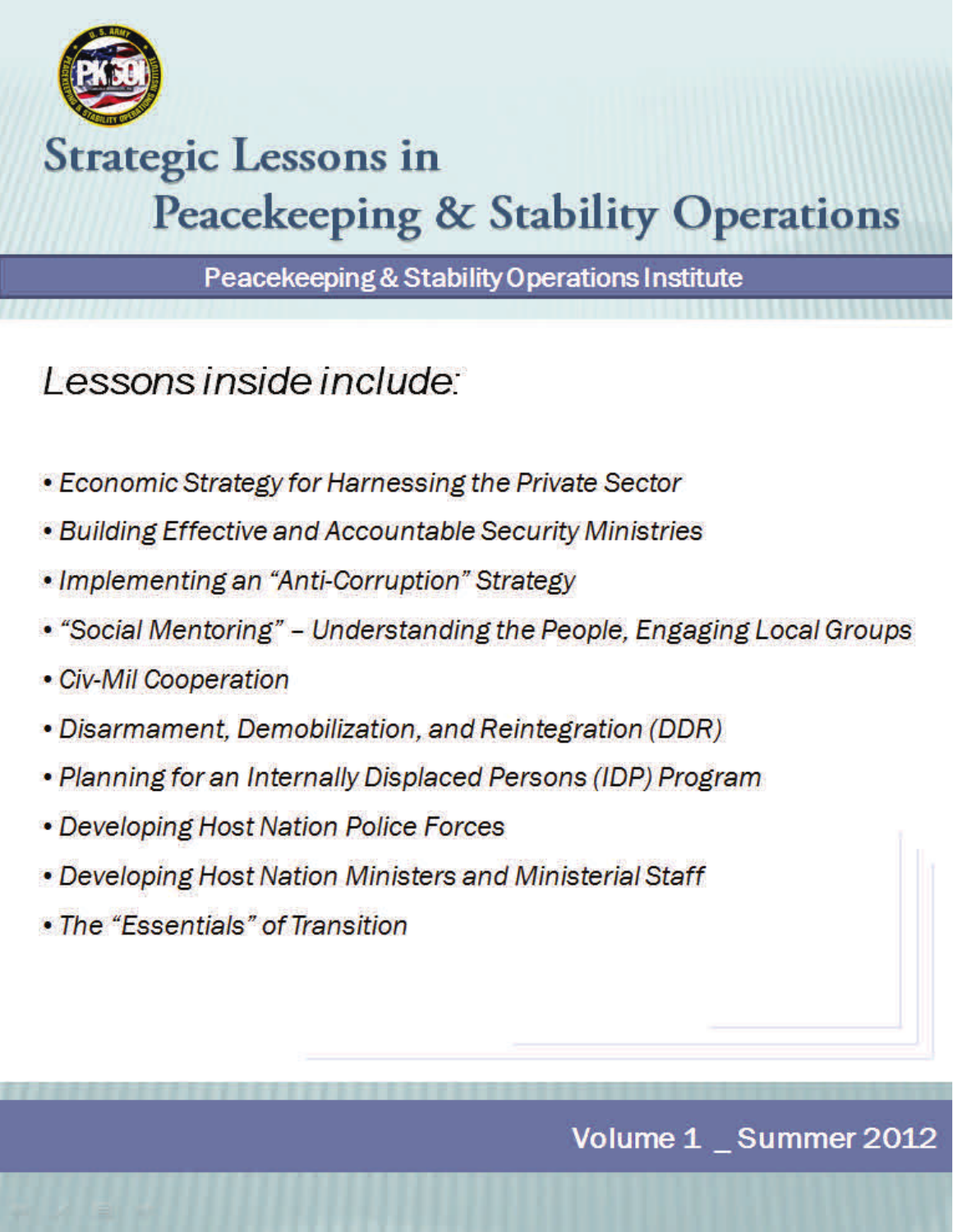### **Foreword**

Welcome to this 1<sup>st</sup> edition (Summer 2012) of *STRATEGIC LESSONS in PEACEKEEPING & STABILITY OPERATIONS!*

 This publication is designed to provide senior leaders and their staffs with key lessons – at the strategic level – from recently conducted peacekeeping and stability operations (P/SO).

 These lessons have applications for the U.S. Army, the Department of Defense (DoD), and numerous other U.S. Government departments and agencies – including the Department of State, the Department of Justice, the Department of Agriculture, and the U.S. Agency for International Development (USAID).

 These lessons are based on the analysis of multiple entries within the Stability Operations Lessons Learned & Information Management System (SOLLIMS) [\(https://sollims.pksoi.org\)](https://sollims.pksoi.org/) as well as various reference documents specified under each lesson.

Each strategic lesson is presented in the following format:

- Introduction
- Summary
- Recommendations
- This information may be of interest to: (named organizations)
- References

 We hope you take the "Recommendations" as "food for thought" as you engage in the complex business of developing plans/strategies for future peacekeeping and stability operations – and when formulating policies, programs, and resource allocation strategies.

 The lessons are meant to be brief – but please let us know if you would like us to provide further information on any given topic.

Thanks for your interest!

Rory Radovich Chief, PKM Division U.S. Army PKSOI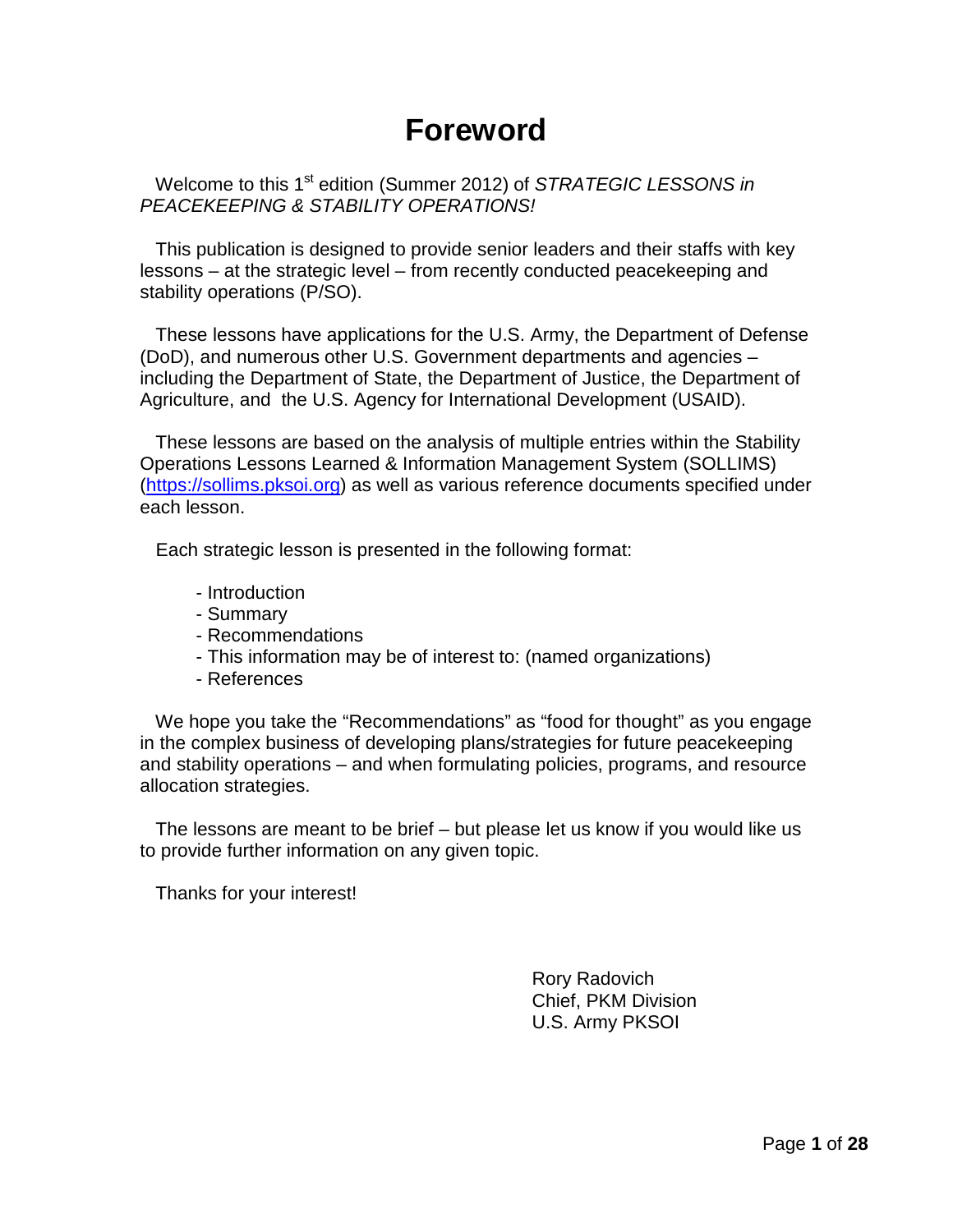### *"Quick Look"* **Click on [Read More ...] to go to full Lesson.**

- An economic strategy for harnessing the private sector, building a "culture of business," and sustaining market development is critical for post-conflict environments. **[\[Read More ...\]](#page-3-0)**

- Building effective and accountable security ministries (Interior and Defense Ministries) is essential for attaining long-term security in conflict-affected nations. **[\[Read More ...\]](#page-5-0)**

- Developing and implementing an "anti-corruption strategy" is essential for achieving host nation government legitimacy and long-term stability in conflictaffected nations. **[\[Read More ...\]](#page-7-0)**

- "Social mentoring" – understanding the people, engaging local groups, and encouraging local ownership – must be at the forefront of all stability operations. **[\[Read More ...\]](#page-9-0)**

- "Civ-Mil Cooperation" – particularly between DoD and USG agencies – is a strategic imperative for successful stability operations. **[\[Read More ...\]](#page-12-0)**

- Disarmament, Demobilization, and Reintegration (DDR) program success is heavily dependent upon the full commitment of national authorities and the empowerment of an overarching executive authority**. [\[Read More ...\]](#page-15-0)**

- Planning for and resourcing an Internally Displaced Persons (IDP) program should provide for maximum cooperation among NGOs and governmental agencies – both military and civilian. **[\[Read More ...\]](#page-17-0)**

- Developing Host Nation (HN) police forces is an essential element of stability operations – requiring specialized capacity (i.e., trained and ready forces/advisors able to teach/train police skills and behaviors), long-term investment, and locally coordinated programs. **[\[Read More ...\]](#page-20-0)**

- Developing HN ministers and ministerial staff is an essential element of stability operations. This process requires long-term investment, locally coordinated programs, and in-depth mentoring. **[\[Read More ...\]](#page-23-0)**

- An analytical review of recent lessons reveals certain "essentials of Transition – key considerations for facilitating hand-off from intervening authorities to the HN government. **[\[Read More ...\]](#page-26-0)**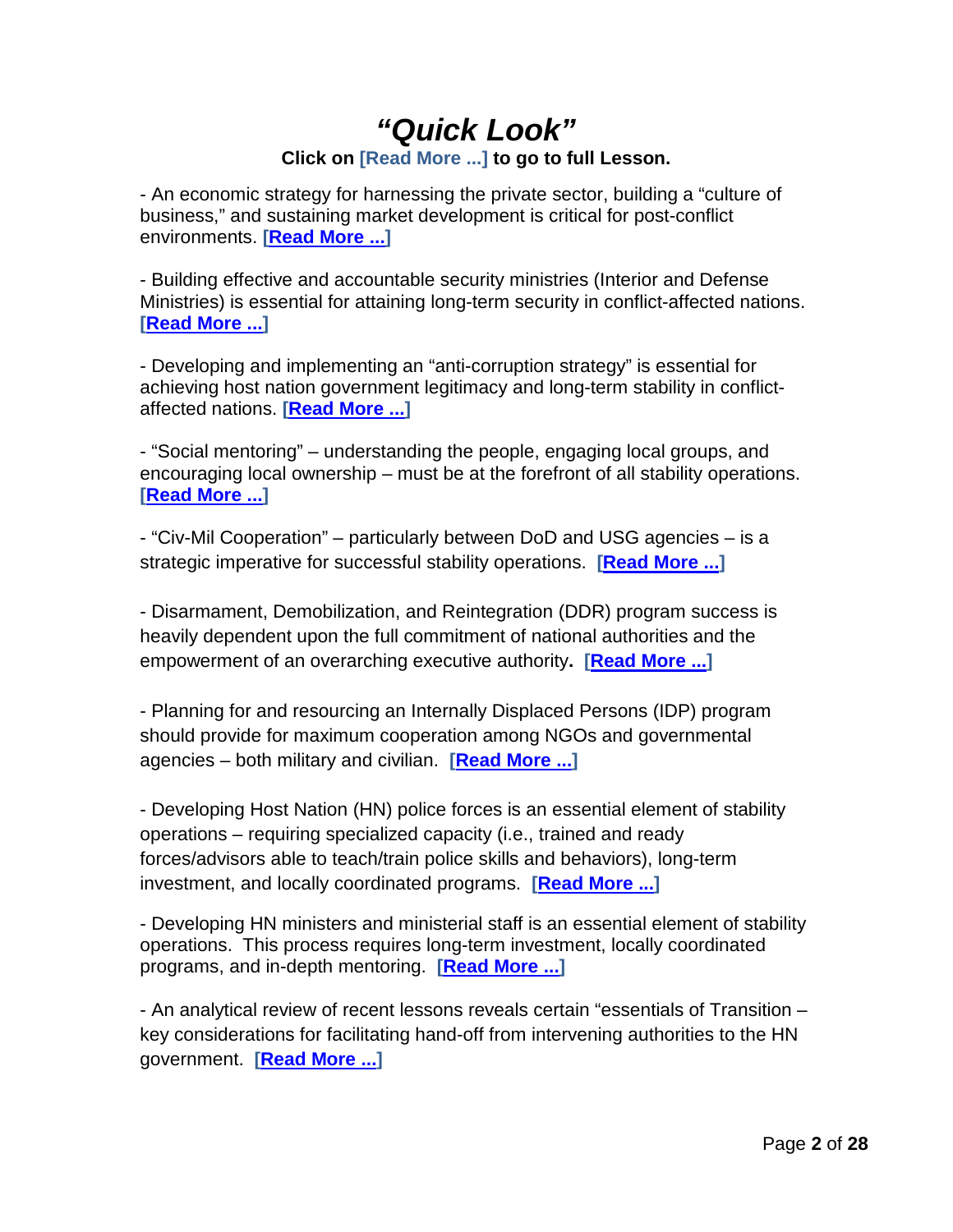#### <span id="page-3-0"></span>**STRATEGIC LESSON Number 1**: **An economic strategy for harnessing the private sector, building a "culture of business," and sustaining market development is critical for post-conflict environments.**

**INTRODUCTION:** An analytical review of recent publications and lesson reports on economic programs in stability operations (including Iraq and Afghanistan) indicates a critical need for greater U.S. private sector involvement in such operations. This review also highlights the importance of crafting/improving U.S. Government economic strategies and mechanisms to generate greater private sector involvement.

**SUMMARY:** The failure to deliberately plan and create an environment that encourages business initiatives, employment, and economic growth will tend to sustain dysfunctional economic practices in post-conflict nations. In nations emerging from conflict, a top priority must be to create jobs – to generate employment and consumer spending in the near term. The economic reforms that should follow – which are numerous – should aim at strengthening marketplace activity and developing the host nation's private sector (Refs 1, 5, 8 & 9).

The U.S. private sector was not extensively harnessed – especially early on – in planning and executing post-conflict economic development for neither Iraq nor Afghanistan. Many U.S. corporate leaders, although willing to launch business ventures in various other high-risk and emerging markets, perhaps lacked a sufficient framework for understanding and assessing the political and market dynamics of Iraq and Afghanistan – critical data for considering and developing similar ventures for those countries (Refs 3, 4 & 6).

Over the past two years, greater U.S. economic investment in Afghanistan has been encouraged and facilitated by the DoD Task Force for Business & Stability Operations, which had previously made positive impacts for the economy of Iraq (Ref 1). The Center for International Private Enterprise (CIPE) (an affiliate of the U.S. Chamber of Commerce) has also made several noteworthy contributions in Afghanistan (Refs 2 & 5).

In contrast, two important U.S. Govt stakeholders for economic development have not been able to play a significant role in stability operations in neither Afghanistan nor Iraq: the Export-Import Bank of the United States (Ex-Im Bank) and the Overseas Private Investment Corporation (OPIC). Both organizations bear responsibilities for promoting the integration of U.S. businesses with foreign partners and fostering the integration of host nations into the global economy (Refs 3, 4 & 6).

Finding the "right" foreign partners/entrepreneurs is critical, as is "partner empowerment" through capital and business advisory services – as illustrated by numerous cases in Afghanistan (Refs 1 & 2).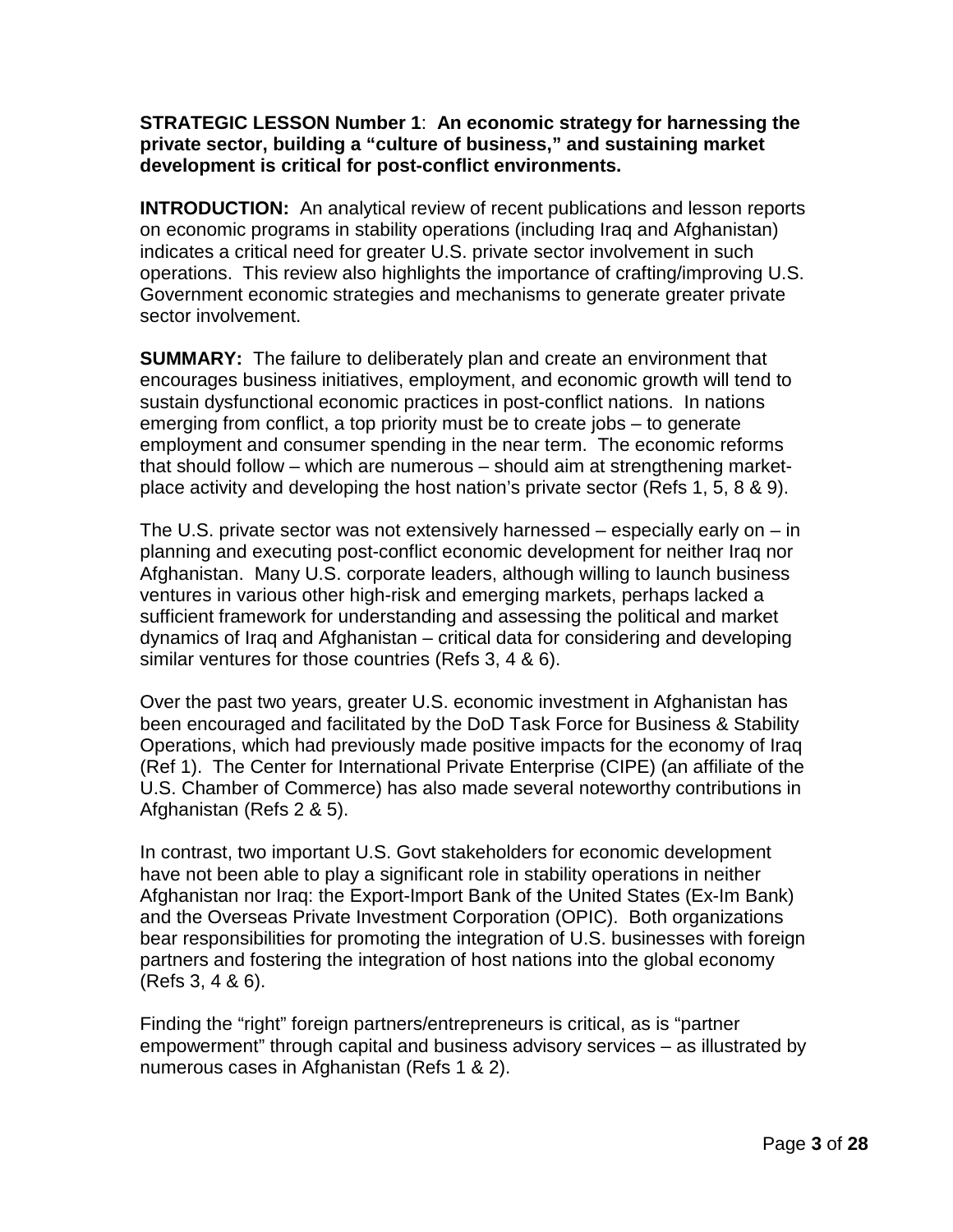A uniquely positive example of large-scale private sector investment facilitating growth and stability in a conflict-affected state is that of Addax Bioenergy's involvement in post-conflict Sierra Leone. In this case, a "renewable energy and agriculture project" was carefully designed and implemented under various institutional frameworks to create a "win-win-win" situation for the investor, the local communities, and the national economy of Sierra Leone. A central part of the investment strategy was the inclusion of local communities early on and often (Ref 7).

#### **RECOMMENDATIONS:**

- Establish a U.S. Government mechanism (potentially under the National Security Council) to develop and oversee economic strategies that encourage U.S. corporations to invest in post-conflict host nation communities and businesses – as part of and in support of a more global stability operations program.
- Provide a framework to aid U.S. corporate leaders in understanding, assessing, and operating in the host nations (mitigating risk).
- Include and empower Ex-Im Bank, OPIC, and other financial institutions with this USG mechanism.
- Draw upon the lessons from the Task Force for Business & Stability Operations (in Iraq and Afghanistan) and from Addax Bioenergy (in Sierra Leone) to shape this USG mechanism and associated national economic strategies, processes, and procedures.

#### **THIS INFORMATION MAY BE OF INTEREST TO:**

- National Economic Council (NEC) Director / Assistant to the President for Economic Policy
- Department of State Bureau of Economic and Business Affairs
- Department of Defense Deputy Under Secretary of Defense for Business Transformation
- United States Agency for International Development Bureau of Economic Growth, Agriculture, and Trade
- United States Chamber of Commerce Center for International Private Enterprise (CIPE)
- Export-Import Bank of the United States (Ex-Im Bank) Global Business Development Division / Export Finance Group
- Overseas Private Investment Corporation (OPIC) Investment Funds **Department**

#### **REFERENCES:**

(1) ["Afghanistan's Willing Entrepreneurs: Supporting Private-Sector Growth in](http://www.cnas.org/files/documents/publications/CNAS_Kauffman_Entrepreneurs_CusackMalmstrom.pdf)  [the Afghan Economy](http://www.cnas.org/files/documents/publications/CNAS_Kauffman_Entrepreneurs_CusackMalmstrom.pdf)," Center for a New American Security (CNAS), November 2010

(2) ["Building Democracies and Markets in the Post-Conflict Context](http://www.cipe.org/publications/papers/pdf/IP0806.pdf)," Aleksandr Shkolnikov and Anna Nadgrodkiewicz, ECONOMIC REFORM Issue Paper No. 0806, 29 August 2008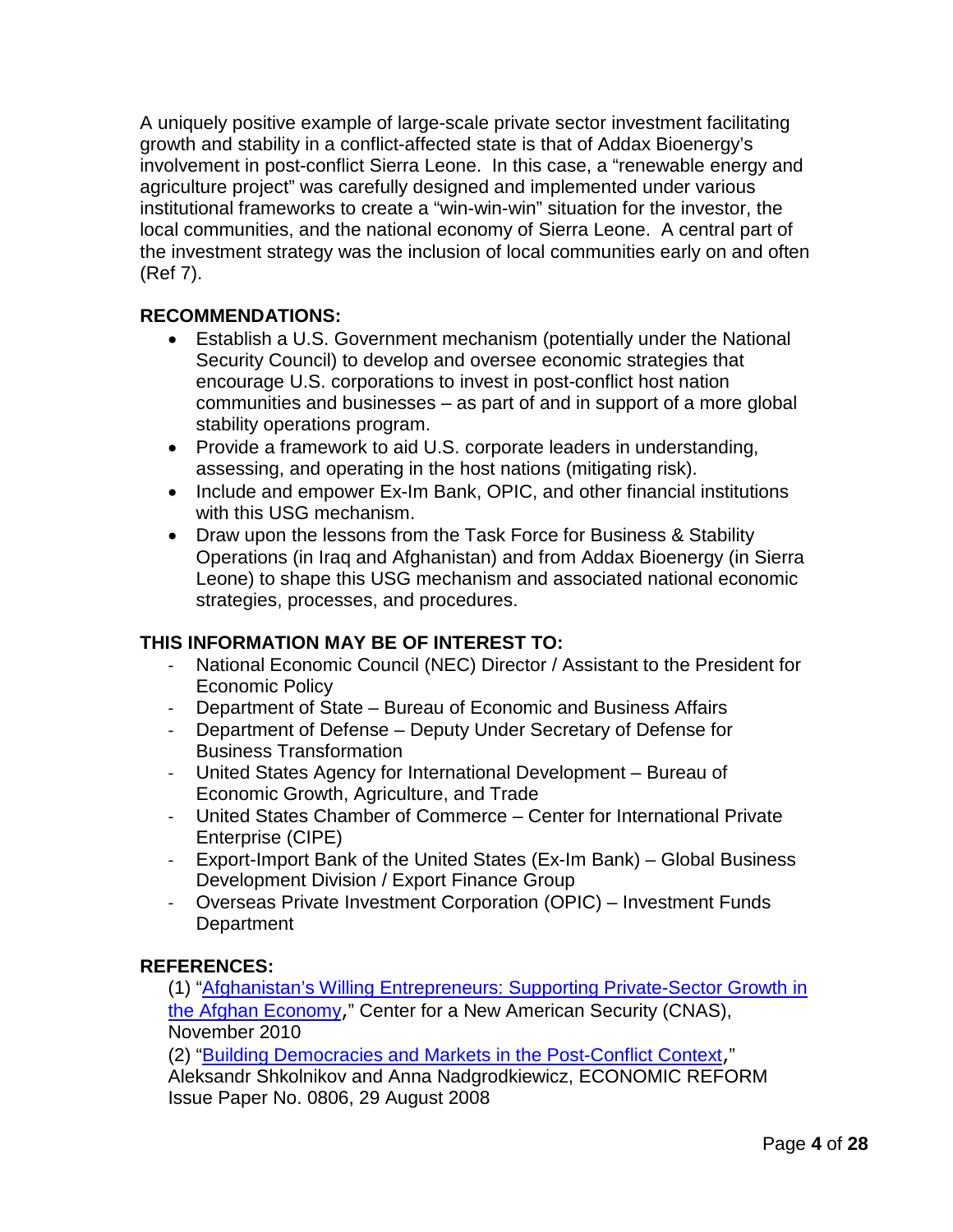(3) ["Employment Generation and Economic Development in Stabilization and](http://www.usip.org/files/resources/srs6.pdf)  [Reconstruction Operations](http://www.usip.org/files/resources/srs6.pdf)," United States Institute of Peace (USIP) – Stabilization and Reconstruction Series No. 6, March 2007 (4) ["Stabilization Operations Beyond Government: Joint Venture Public-](http://www.ndu.edu/press/lib/images/prism1-4/Prism_113-126_Parin.pdf)[Private Partnerships in Iraq and Afghanistan](http://www.ndu.edu/press/lib/images/prism1-4/Prism_113-126_Parin.pdf)," Matthew W. Parin, PRISM, Vol. 1, No. 4, September 2010 (5) "SOLLIMS Sampler – [Economic Stabilization](https://www.pksoi.org/document_repository/doc_lib/SOLLIMS%20Sampler%20vol%202%20issue%202%20_EconStab.pdf)," PKSOI, 12 January 2011 (6) ["SOLLIMS Sampler –](https://www.pksoi.org/document_repository/doc_lib/SOLLIMS_Sampler_Buiilding_Capacity_final_Jan12.pdf) Building Capacity," PKSOI, 12 January 2012 (7) "Sierra Leone – [Large Scale Investments Develop Hidden Potentials"](https://www.pksoi.org/document_repository/doc_lib/New_Routes_African_Soil_for_Sale_4_2011.pdf) Reinier Bulstra, New Routes 4/2011 (8) ["Stabilisation & Reconstruction: Definitions, Civilian Contribution &](https://www.pksoi.org/document_repository/doc_lib/CFC_RFI_Stabilisation_Lessons_Learnt_Sep2011.pdf)  [Lessons Learnt,](https://www.pksoi.org/document_repository/doc_lib/CFC_RFI_Stabilisation_Lessons_Learnt_Sep2011.pdf)" Afghanistan Resource Desk, Civil-Military Fusion Centre (CFC), September 2011 (9) ["Stabilization and Economic Growth Workshop Report](https://www.pksoi.org/document_repository/doc_lib/Stabilization_&_Economic_Growth_Workshop_Report_25_Mar_2009.pdf)," Center for Naval Analyses (CNA) and PKSOI, 25 March 2009 **Return to** 



#### <span id="page-5-0"></span>**STRATEGIC LESSON Number 2**: **Building effective and accountable security ministries (Interior and Defense Ministries) is essential for attaining long-term security in conflict-affected nations.**

**INTRODUCTION:** An analytical review of recent publications and lesson reports on Security Sector Reform (SSR) programs in stability operations occurring in Iraq and Afghanistan indicates that there is a need to shape host nation (HN) security ministry counterparts from the outset. Strategic action to shape the HN security ministries is but one vital component of rebuilding the entire security enterprise.

**SUMMARY:** In post-conflict interventions, building the capacity of the Interior and Defense Ministries must be a priority effort of SSR. It is imperative that a strategy be developed early on for understanding, improving, and tracking these ministries – which are responsible for overseeing national police/internal security forces and national defense forces. Key elements of such a "ministerial shaping strategy" can be gleaned from the United States' struggle to reform Iraq's Ministry of Interior (MOI) during Operation Iraqi Freedom (OIF). Here, U.S. failure to make a comprehensive assessment of the MOI, to develop a vision for the MOI, and to send a cadre of trained/experienced advisors to mentor & partner with senior Iraqi ministers perpetuated a dysfunctional MOI and delayed progress to establish security (Refs 1 & 2).

In contrast to shortfalls in Iraqi SSR, the U.S. Department of Defense went to great lengths to specifically address building capacity for Afghanistan's security ministries in Operation Enduring Freedom (OEF) – through the creation of the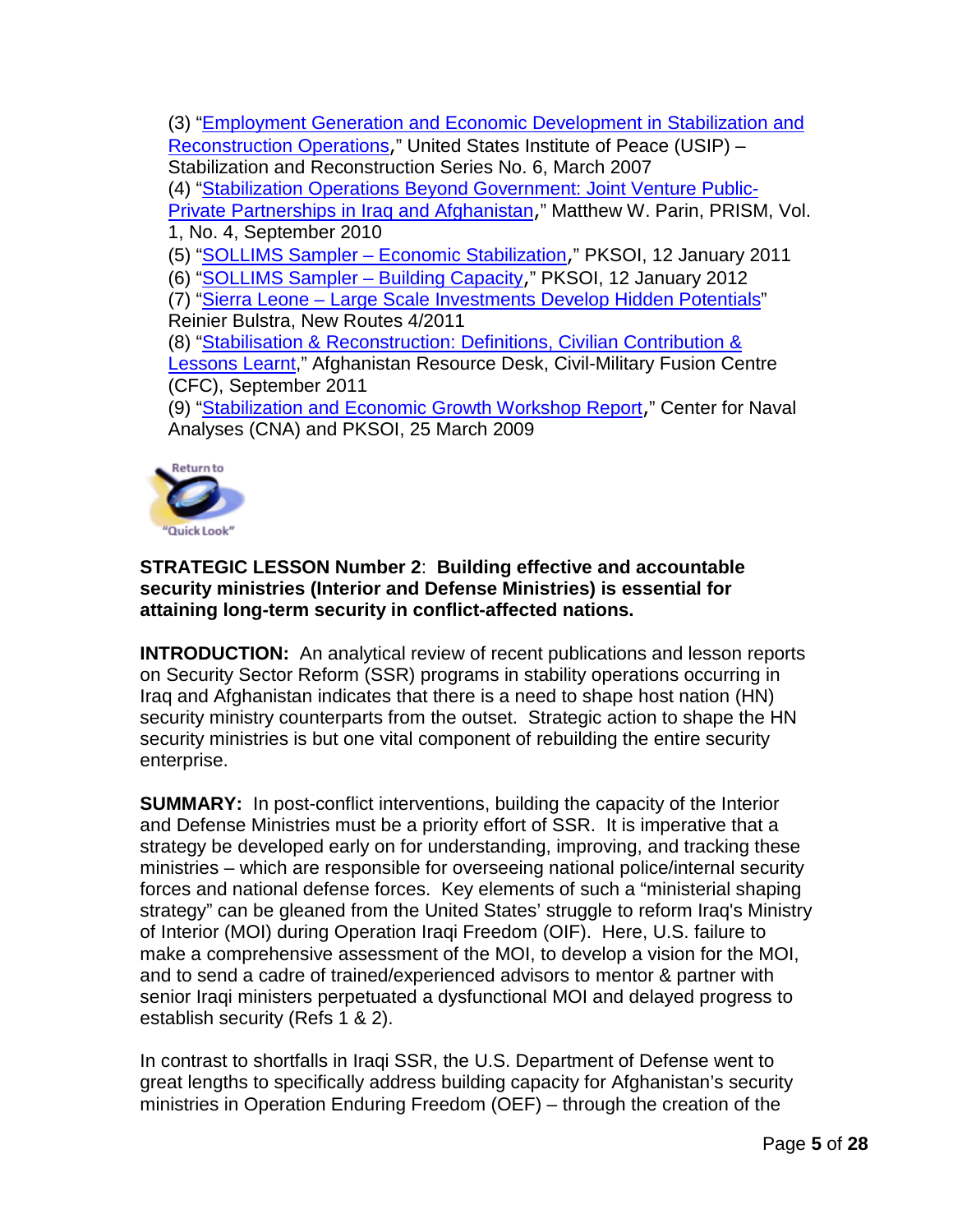Ministry of Defense Advisors (MoDA) program in 2009. This program carefully paired senior-level DoD civilian specialists/advisors with select officials in the Afghan Ministry of Defense (MoD) and the MoI. For the first iteration of the MoDA program, 17 senior DoD civilians deployed in the summer of 2010, were embedded into the MoD and MoI, and advised Afghan officials on specialized areas such as logistics, financial administration, and human resources (Refs 2 & 3). The pay-off was significant: "an absolute game-changer," according to the top U.S. training officer in Afghanistan (Ref 4). Due to the success of that initial wave in helping to shape/improve processes & procedures, and with the support of NATO Training Mission-Afghanistan, there are now over 60 such advisors in Afghanistan – shaping the national security ministries and facilitating lasting effects through ministerial manpower development programs (Refs 2, 3 & 5).

Analysis shows that the national security ministries and the national security forces must grow/develop simultaneously – through recruiting commands, training commands, leadership programs and policies put into place & monitored by the ministries. Along these lines, extending ministerial reach and advisory assistance beyond the national level – to provincial and local levels and to fielded units – is a necessity. During OIF, an effective method for extending reach was the 'circuit rider' model – where national level advisors took deliberate steps to visit lower levels every 6-8 weeks (Refs 2, 3, 6 & 7).

Finally, analysis shows that security ministries must be shaped through development of effective & accountable internal processes to reduce the impact of corrupt actors. National ministries are a start point, yet the whole security sector must be shaped simultaneously for success (Refs 2, 6 & 8).

#### **RECOMMENDATIONS:**

- Institutionalize the MoDA program in DoD.
- Build a "ready capacity" by maintaining a pool of trained/ experienced advisors not only in DoD, but also in other departments/agencies – personnel who could be deployed at the outset of future stability operations – to help shape HN ministries.
- Beyond embedding the advisors at the national level, establish procedures to extend advisory assistance out to lower levels.

#### **THIS INFORMATION MAY BE OF INTEREST TO:**

- Department of Defense Office of the Under Secretary of Defense for **Policy**
- Department of Justice Office of the Deputy Attorney General
- Department of State Bureau of Conflict and Stabilization Operations
- United States Agency for International Development Bureau of Economic Growth, Agriculture, and Trade
- Department of the Treasury Office of International Affairs
- Department of Agriculture Foreign Agricultural Service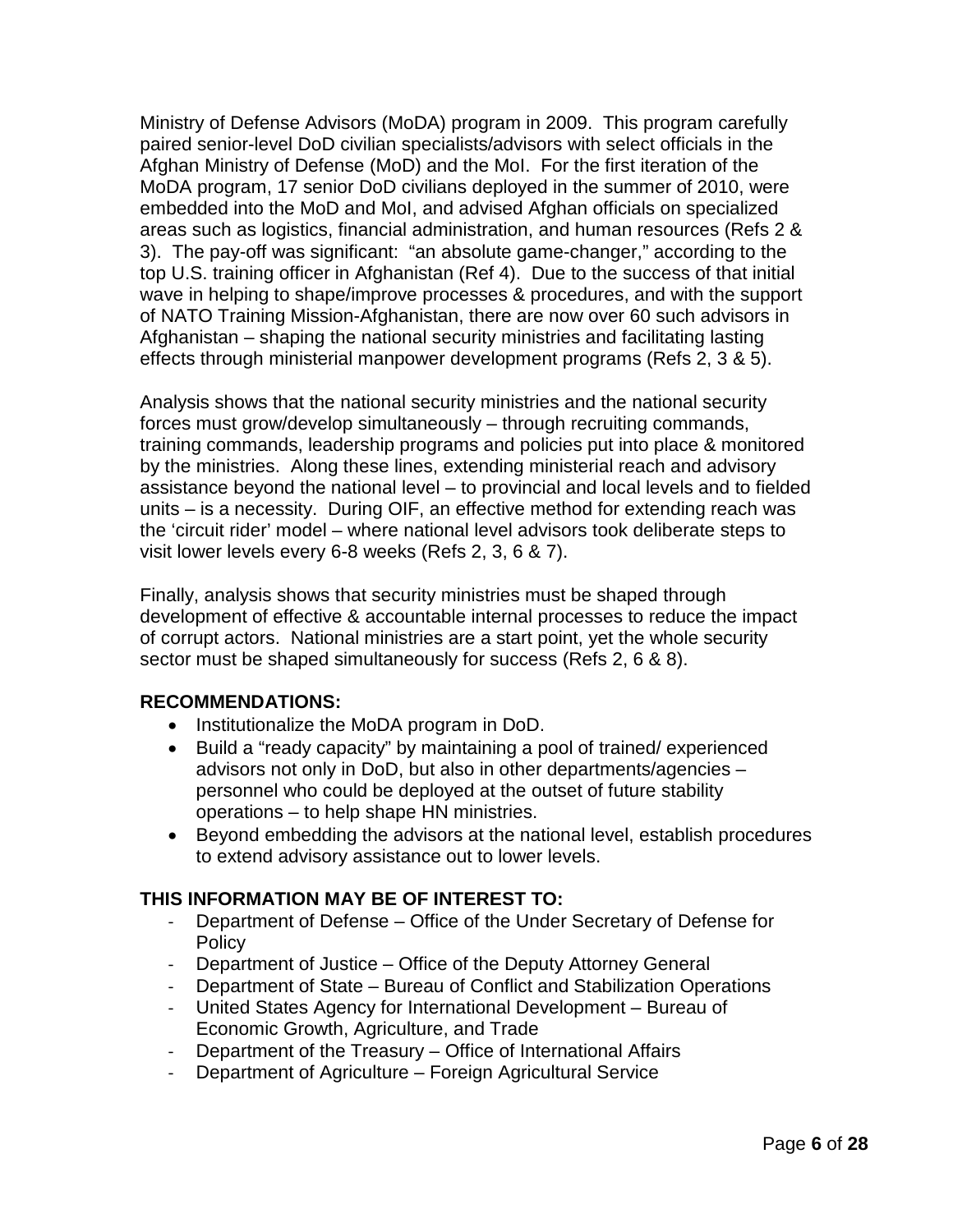#### **FINAL THOUGHT/QUOTE:**

"One reality is that we came to the table too late. Our military and contract work in both nations [Afghanistan and Iraq] would have been greatly enhanced if we'd had a civilian program like this [MoDA] in place from the very beginning. That's why we need to institutionalize this capability, so that in the future, we can be on the ground in year one."

> LTG William B. Caldwell IV ["Advisory Program Marks One Year"](http://www.defense.gov/news/newsarticle.aspx?id=65013) American Forces Press Service, U.S. Department of Defense, 12 August 2011

#### **REFERENCES:**

(1) ["The Interior Ministry's Role in Security Sector Reform](http://www.usip.org/publications/the-interior-ministrys-role-in-security-sector-reform)," Robert M. Perito, United States Institute of Peace (USIP) Special Report, May 2009

(2) "SOLLIMS Sampler - Building Capacity," PKSOI, 12 January 2012

(3) ["Ministerial Advisors: Developing Capacity for an Enduring Security](http://www.ndu.edu/press/lib/images/prism2-2/Prism_135-144_Schear-Caldwell-DiGiovanni.pdf) 

[Force](http://www.ndu.edu/press/lib/images/prism2-2/Prism_135-144_Schear-Caldwell-DiGiovanni.pdf)," James A. Schear, William B. Caldwell IV, and Frank C. DiGiovanni, PRISM, Vol. 2, No. 2, March 2011

(4) ["Advisory Program Marks One Year](http://www.defense.gov/news/newsarticle.aspx?id=65013)," Donna Miles, American Forces Press Service, U.S. Department of Defense, 12 August 2011

(5) ["MoDA: Ministry of Defense Advisors Program,](http://www.defense.gov/home/features/2011/0211_moda/)" U.S. Department of Defense

(6) ["Building Security Forces and Ministerial Capacity:](http://www.understandingwar.org/sites/default/files/BuildingSecurityForces.pdf) Iraq as a Primer," Army LTG (Ret) James M. Dubik, Institute for the Study of War, August 2009 (7) ["Rule of Law Activities: Lessons Learned](http://pksoi.army.mil/PKM/publications/perspective/perspectivereview.cfm?perspectiveID=2)," Thomas Dempsey, PKSOI Perspectives, 30 July 2009

(8) ["Fighting Corruption in Security Sector Reform](http://www.usip.org/files/resources/PB%2032%20Fighting%20Corruption%20in%20SSR.pdf)," Robert Perito and Madeline Kristoff, USIP Peace Brief 32, 20 May 2010



#### <span id="page-7-0"></span>**STRATEGIC LESSON Number 3**: **Developing and implementing an "anticorruption strategy" is essential for achieving host nation government legitimacy and long-term stability in conflict-affected nations.**

**INTRODUCTION:** An analytical review of recent publications & lesson reports on the challenges of corruption (and efforts to address corruption) during stability operations indicates that there is a need to develop a comprehensive "anticorruption strategy" from the outset. This review also highlights the importance of taking a holistic approach to fighting corruption through the inclusion of key host nation (HN) institutions and major donors. Requirements for transparency, for communication to the public on how resources and finances are being managed, and for anti-corruption education for both HN civil servants and foreign nation stability practitioners (civilian and military) are also apparent in this review.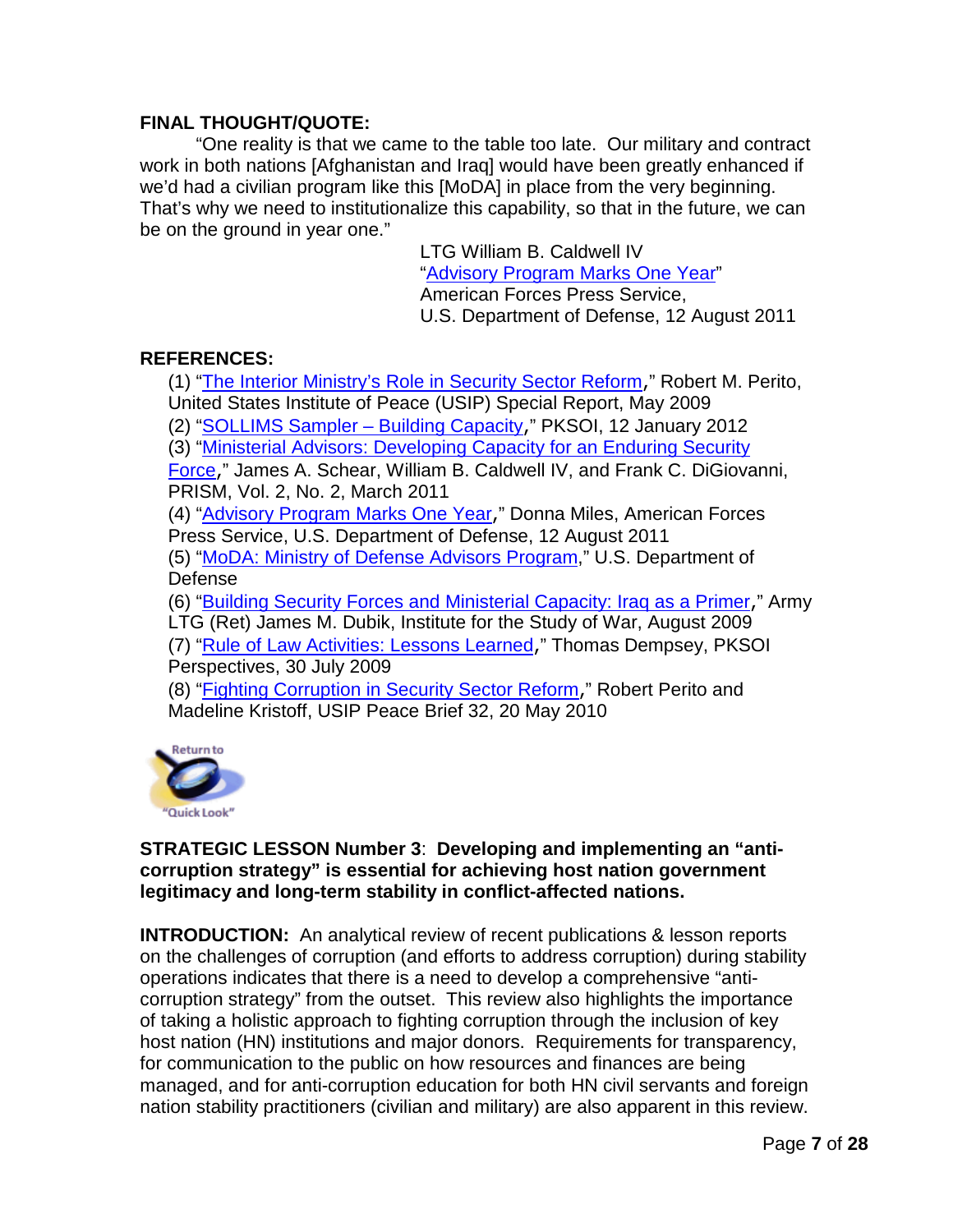**SUMMARY:** Little regard was given to addressing corruption in Afghanistan during the 2002-2006 timeframe, with adverse consequences for both HN governmental legitimacy and stability operations in general (Refs 1-4). Thanks to the work of the United Nations Development Programme (UNDP) and its partners, an Anti-Corruption Roadmap was published in April 2007. It included a comprehensive assessment of corruption in Afghanistan and a number of recommendations on how to effectively fight it. Principal causes of corruption were identified: inflows of international assistance and insufficient accountability, inadequate systems to detect/prosecute/punish corrupt practices, patronage networks, and the opium economy. That UNDP roadmap/strategy led to the following positive developments: establishment of a High Office of Oversight and Anti-corruption (HOO) by the Afghan government in August 2008, publication of an "Anti-Corruption Strategic Plan" by HOO, creation of a Complaints Office and a Fraud Investigation Unit in the Ministry of Finance, and the integration of anticorruption training into leadership training programs for Afghan civil servants (Refs 4 & 5).

Additionally, initial efforts were taken to build-up a watchdog capability of civil society actors and the media – to provide visibility on money flows. Such transparency and "access to information" for the public have been cited as key elements of anti-corruption strategies in other post-conflict nations, such as Sierra Leone and Liberia – whereby an active citizenry was able to hold public officials accountable for the allocation, utilization, and management of resources (Refs 4, 5 & 6). Recognizing that vast sums of donor resources were a known contributor to corruption, the UNDP brought together the World Bank, the Asian Development Bank, the European Union, and various individual nations in formulating the anti-corruption roadmap – which rightly stressed oversight & accountability of aid (Refs 4, 5 & 7).

Along with the UNDP, another key player in anti-corruption efforts in Afghanistan has been the Combined Joint Interagency Task Force (CJIATF)-Shafafiyat, established by the Department of State in late 2010. CJIATF-Shafafiyat has made notable inroads on reducing corruption – working closely with the HN Ministries of Justice, Interior, and Defense, along with a number of other partners – by tackling corruption & organized crime issues during forums, helping its partners develop governmental reforms, and encouraging anti-corruption training for not only HN civil servants, but also for foreign nation stability practitioners (civilian and military) (Ref 8).

#### **RECOMMENDATIONS:**

• The Department of State, working with other USG stakeholders, should develop an "anti-corruption strategy" as part of the overall stability and reconstruction strategy, from the outset of future stability operations in which the U.S. is involved. This strategy should incorporate the participation of key HN institutions and major donors.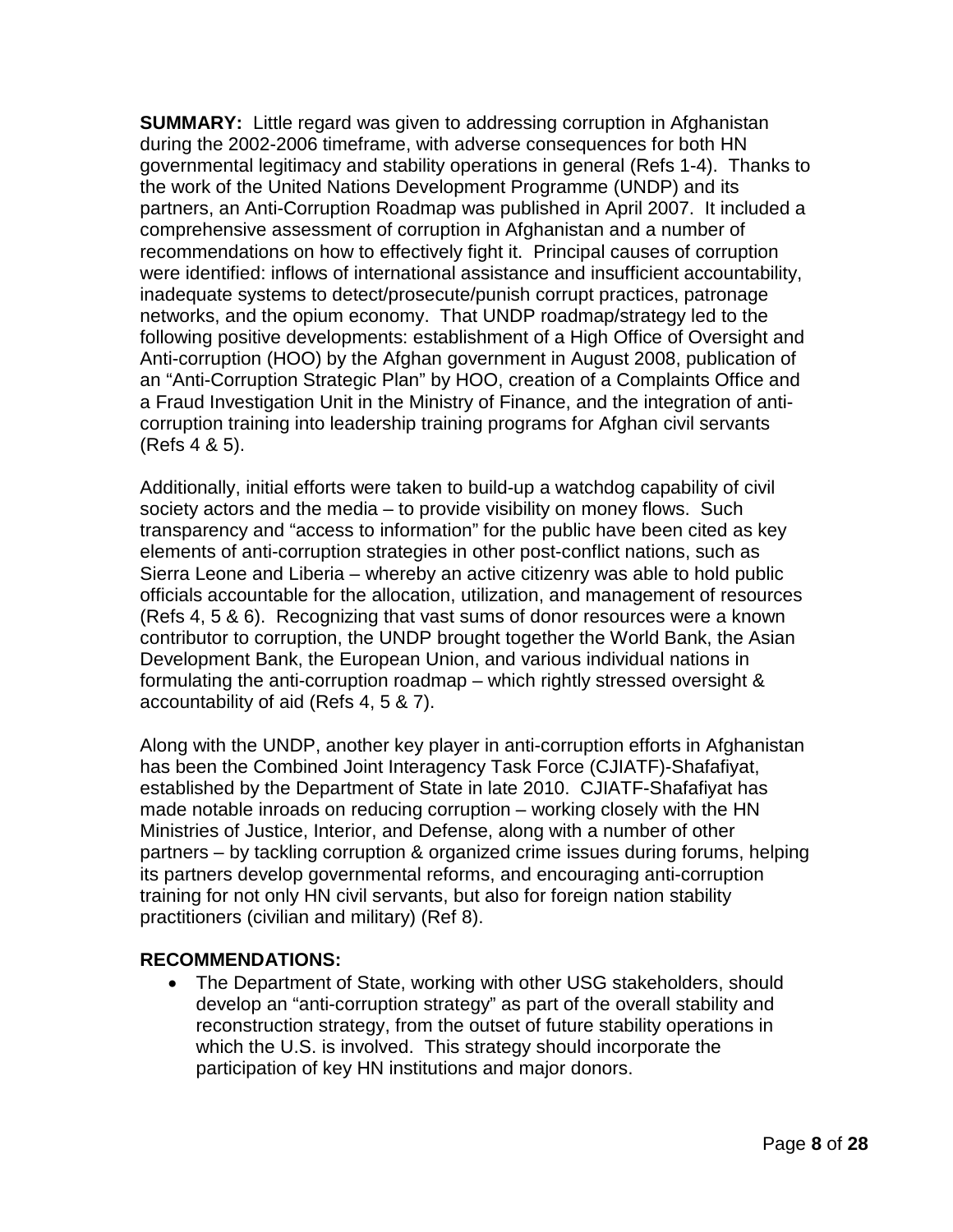• In execution, it may be prudent to establish a Combined Joint Interagency Task Force chartered with influencing and developing rule of law activities throughout the HN – with emphasis on anti-corruption efforts.

#### **THIS INFORMATION MAY BE OF INTEREST TO:**

- Department of Defense Office of the Under Secretary of Defense for **Policy**
- Department of Justice Office of the Deputy Attorney General
- Department of State Bureau of Conflict and Stabilization Operations
- Department of the Treasury Office of International Affairs
- United States Agency for International Development Bureau of Economic Growth, Agriculture, and Trade
- Combined Joint Interagency Task Force-Shafafiyat

#### **REFERENCES:**

(1) ["Corruption & Anti-Corruption Issues in Afghanistan](https://www.pksoi.org/document_repository/doc_lib/Civil_Military_Fusion_Centre_complete_volume-%20Corruption_&_Anti_Corruption_Issues_in_Afghanistan.pdf)," Civil-Military Fusion Centre (CFC), February 2012

(2) ["References"](https://www.pksoi.org/index.cfm?disp=doc_lib.cfm&pid=80&access=display) collection on the SOLLIMS Counter-Corruption Portal

(3) ["Local Governance and COIN in Eastern Afghanistan 2004-2008](http://usacac.army.mil/CAC2/MilitaryReview/Archives/English/MilitaryReview_20110228_art010.pdf)," Robert Kemp, Military Review, January-February 2011

(4) ["SOLLIMS Sampler –](https://www.pksoi.org/document_repository/doc_lib/SOLLIMS_Sampler_vol_2_issue_3.pdf) Fighting Corruption," PKSOI, 11 April 2011

(5) ["Fighting Corruption in Post-Conflict and Recovery Situations: Learning](http://www.undp.org/content/dam/aplaws/publication/en/publications/democratic-governance/dg-publications-for-website/fighting-corruption-in-post-conflict---recovery-situations/Fighting%20corruption%20in%20post-conflict%20and%20recovery%20situations.pdf) 

[from the Past](http://www.undp.org/content/dam/aplaws/publication/en/publications/democratic-governance/dg-publications-for-website/fighting-corruption-in-post-conflict---recovery-situations/Fighting%20corruption%20in%20post-conflict%20and%20recovery%20situations.pdf)," United Nations Development Programme (UNDP), June 2010 (6) ["Battling Corruption in the Search for Peace: The Common Ground](http://www.pksoi.org/document_repository/Lessons/New_Routes_Vol_14_No_3-4_2009-LMS-731.pdf) 

[Approach](http://www.pksoi.org/document_repository/Lessons/New_Routes_Vol_14_No_3-4_2009-LMS-731.pdf)," Oscar Bloh and Ambrose James, New Routes, Vol. 14, No. 3-4,

2009

(7) ["Fighting Corruption in Security Sector Reform](http://www.usip.org/files/resources/PB%2032%20Fighting%20Corruption%20in%20SSR.pdf)," Robert Perito and Madeline Kristoff, USIP Peace Brief 32, 20 May 2010

(8) "Brig. [Gen. H.R. McMaster's Anti-corruption Speech at American](http://www.isaf.nato.int/article/transcripts/brig.-gen.-h.r.-mcmaster-anti-corruption-speech-at-american-university-of-afghanistan.html)  [University of Afghanistan](http://www.isaf.nato.int/article/transcripts/brig.-gen.-h.r.-mcmaster-anti-corruption-speech-at-american-university-of-afghanistan.html)," ISAF News Room, 19 November 2011



<span id="page-9-0"></span>**STRATEGIC LESSON Number 4**: **"Social mentoring" – understanding the people, engaging local groups, and encouraging local ownership – must be at the forefront of all stability operations.**

**INTRODUCTION:** An analytical review of recent publications and lesson reports on stability operations points to the importance of investing in "social mentoring" during both planning and execution of operations. This review also highlights the importance of bottom-up approaches, "shaping" the people at the local/ community level, and gaining their buy-in.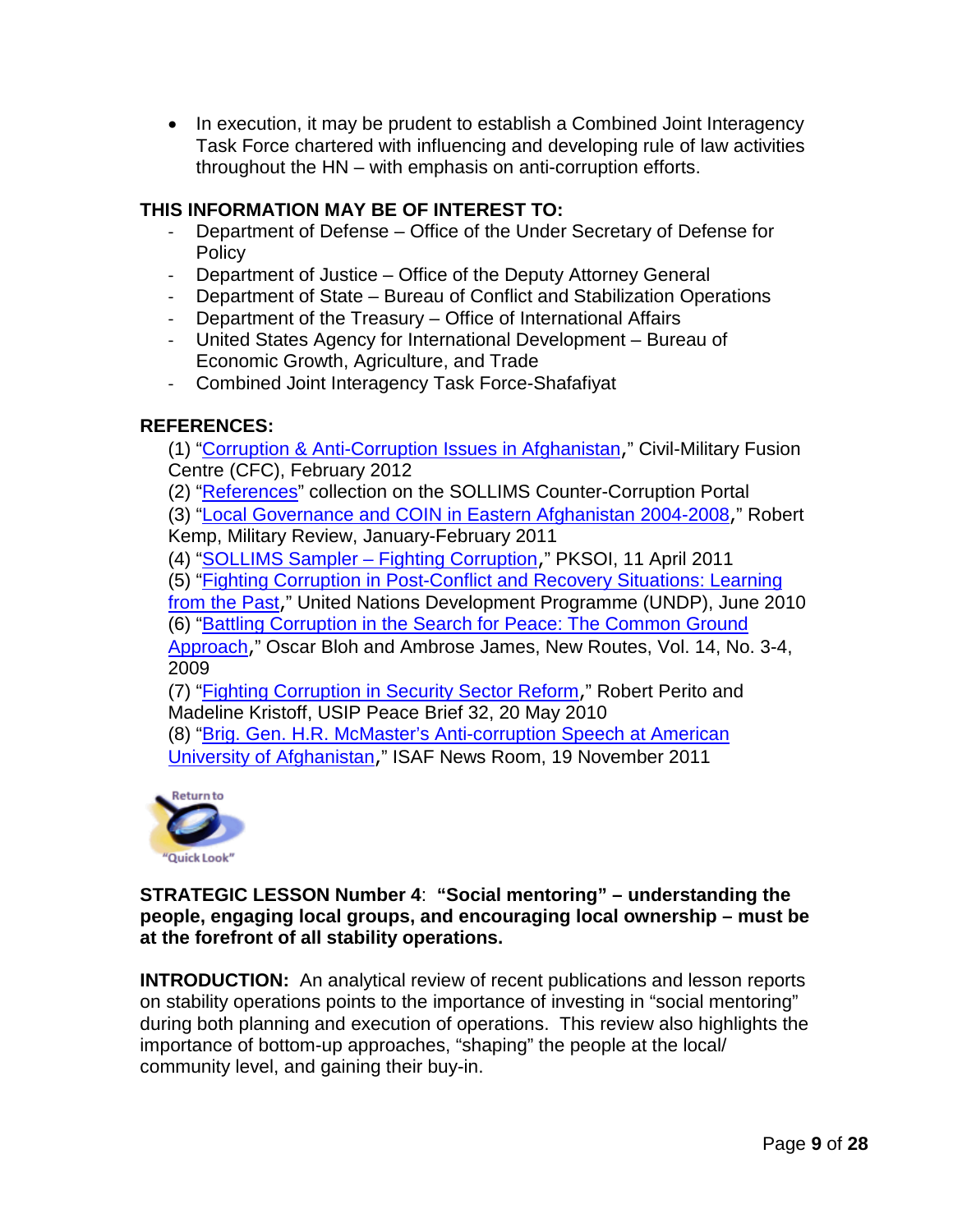**SUMMARY:** To ensure success in stability and counterinsurgency operations such as those conducted in Afghanistan – where there is a plethora of ethnic groups, tribes, sub-tribes, clans, etc. – U.S./coalition forces must invest in understanding, engaging, and co-opting local groups (Refs 1-10). U.S./coalition forces participating in Operation Enduring Freedom (OEF) have experienced major shortfalls at times in cultural understanding. Evidence of the need to understand the people and their sensitivities is the fall-out/backlash from two recent incidents in Afghanistan – urination on dead bodies (Jan 2012) and the improper destruction of Qurans (Mar 2012). Failure to "know" the people, "shape" the people, and gain their trust/sympathy has also led to cases of operational failure, increased instability, and loss of life. A prime example is the case of the Focused District Development Program Morghab District, Badghis Province, Afghanistan – whereby Afghan government officials and coalition planners took no account of the concerns of the people and instead pushed a national police program and a transportation project onto the local community – resulting in armed resistance, conflict, and fatalities (Ref 2).

Calls to address shortfalls in cultural understanding and situational awareness have emerged over time in Afghanistan – first with Operational Needs Statements for the Human Terrain System (HTS), and later with recommendations for making intelligence more relevant. Once the HTS was established in 2007 and Human Terrain Teams (HTTs) began to filter into Iraq and Afghanistan, situational and cultural awareness for commanders began to improve. HTTs on the ground, with support from two stateside HTS Reachback Centers, were able to gather and present data to commanders about the various social and cultural aspects of many local population groups and the drivers of their behaviors (Refs 3 & 4). While the HTS was gaining traction, traditional intelligence systems in Afghanistan were still seen as failing the needs of senior U.S. decision-makers – according to a January 2010 paper co-authored by the U.S. Army's senior intelligence officer in Afghanistan. His bottom line recommendation was a call to shift emphasis from solely threat-focused ("red") information to gaining greater ("white") information on population centers, groups, and leaders (Ref 5).

Likewise, understanding, engaging, and including local groups – at the community/village level – has repeatedly been cited as paramount for effective reconstruction activities (Refs 1, 2, & 6-8). In the first years of reconstruction in Afghanistan, several governmental organizations, non-governmental organizations (NGOs), UN agencies, and financial institutions laid out plans and proposals for economic reconstruction without consulting local communities on their needs and priorities – with poor results. Over time, when teams were deliberately dispatched to local communities to identify their needs – e.g., the U.S. National Guard's Agribusiness Development Teams (ADTs), teams from the World Bank-led National Solidarity Program, etc. – greater successes were achieved, because local villagers then invested resources in, and took ownership of, projects (Ref 7). The Center for International Private Enterprise (CIPE) (an affiliate of the U.S. Chamber of Commerce) operated much the same way in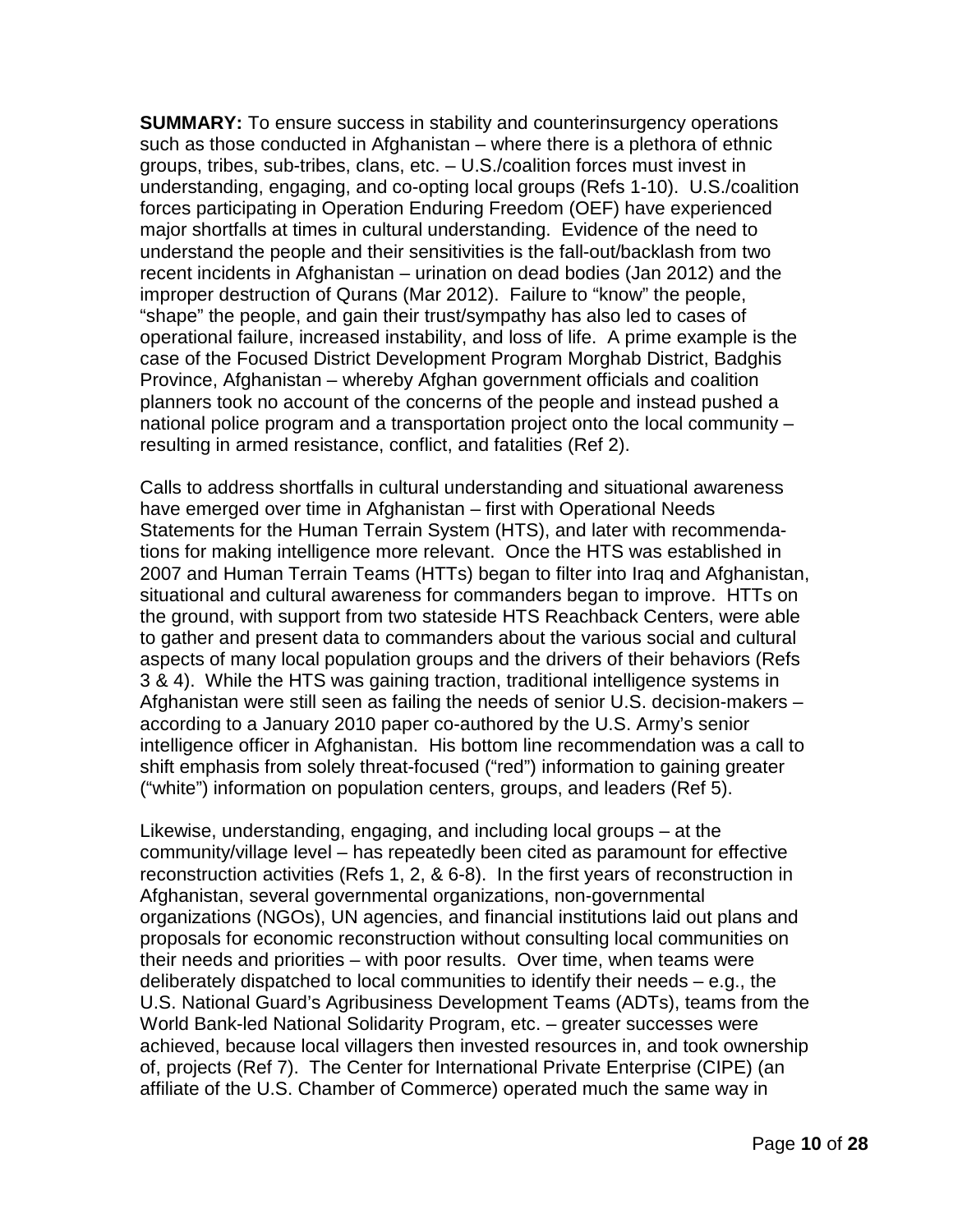successful economic stabilization programs in both Afghanistan and Kosovo – conducting detailed studies of the private sector early on and partnering with local groups and entrepreneurs.

Understanding and engaging local communities was key to success for CIPE, the ADTs, the National Solidarity Program, and also for certain Afghan NGOs, such as the Cooperation for Peace and Unity (CPAU) and the Sanayee Development Organization (SDO). Outcomes of such local programs included expanded development activities, greater community cohesion, and lower levels of violence (Refs 6, 7, & 11).

Besides direct engagements with local communities (to discern their needs and involve them in reconstruction activities), the dissemination of positive themes and messages through information operations (IO) has also been cited as critical for "shaping" the people and garnering their support (Refs 10, 12 & 13).

#### **RECOMMENDATIONS:**

- Continue to resource the HTS.
- Incorporate HTTs in the planning and execution of future stability operations.
- Emphasize the collection and analysis of "white" information to better understand the people.
- Employ programs that focus on the needs of local communities and on ensuring local ownership (e.g., ADT programs, National Solidarity Program, etc.).
- Establish robust systems for IO.

#### **THIS INFORMATION MAY BE OF INTEREST TO:**

- Department of Defense Office of the Under Secretary of Defense for Policy
- Department of the Army Deputy Chief of Staff, G2
- Department of State Bureau of Conflict and Stabilization Operations
- United States Agency for International Development Bureau of Economic Growth, Agriculture, and Trade

#### **REFERENCES:**

(1) ["Planning Considerations for Military-Political Engagement in](https://www.pksoi.org/index.cfm?disp=lms.cfm&doit=view&lmsid=669)  [Afghanistan,](https://www.pksoi.org/index.cfm?disp=lms.cfm&doit=view&lmsid=669)" SOLLIMS Lesson 669

(2) ["Failure of the Top-Down Approach in Afghanistan,](https://www.pksoi.org/index.cfm?disp=lms.cfm&doit=view&lmsid=775)" SOLLIMS Lesson 775

(3) ["Improved Situational Awareness from Human Terrain Teams,](https://www.pksoi.org/index.cfm?disp=lms.cfm&doit=view&lmsid=776)" SOLLIMS Lesson 776

(4) "Human Terrain [Systems and the Moral Prosecution of Warfare,](http://www.carlisle.army.mil/USAWC/Parameters/Articles/2011autumn/Cox.pdf)" Dan G. Cox, Parameters, Vol. XLI, No. 3, Autumn 2011

- (5) ["Afghanistan: Making Intelligence Relevant,](https://www.pksoi.org/index.cfm?disp=lms.cfm&doit=view&lmsid=680)" SOLLIMS Lesson 680
- (6) ["Community Peacebuilding in Afghanistan,](https://www.pksoi.org/index.cfm?disp=lms.cfm&doit=view&lmsid=529)" SOLLIMS Lesson 529
- (7) "SOLLIMS Sampler [Economic Stabilization](https://www.pksoi.org/document_repository/doc_lib/SOLLIMS%20Sampler%20vol%202%20issue%202%20_EconStab.pdf)," PKSOI, 12 January 2011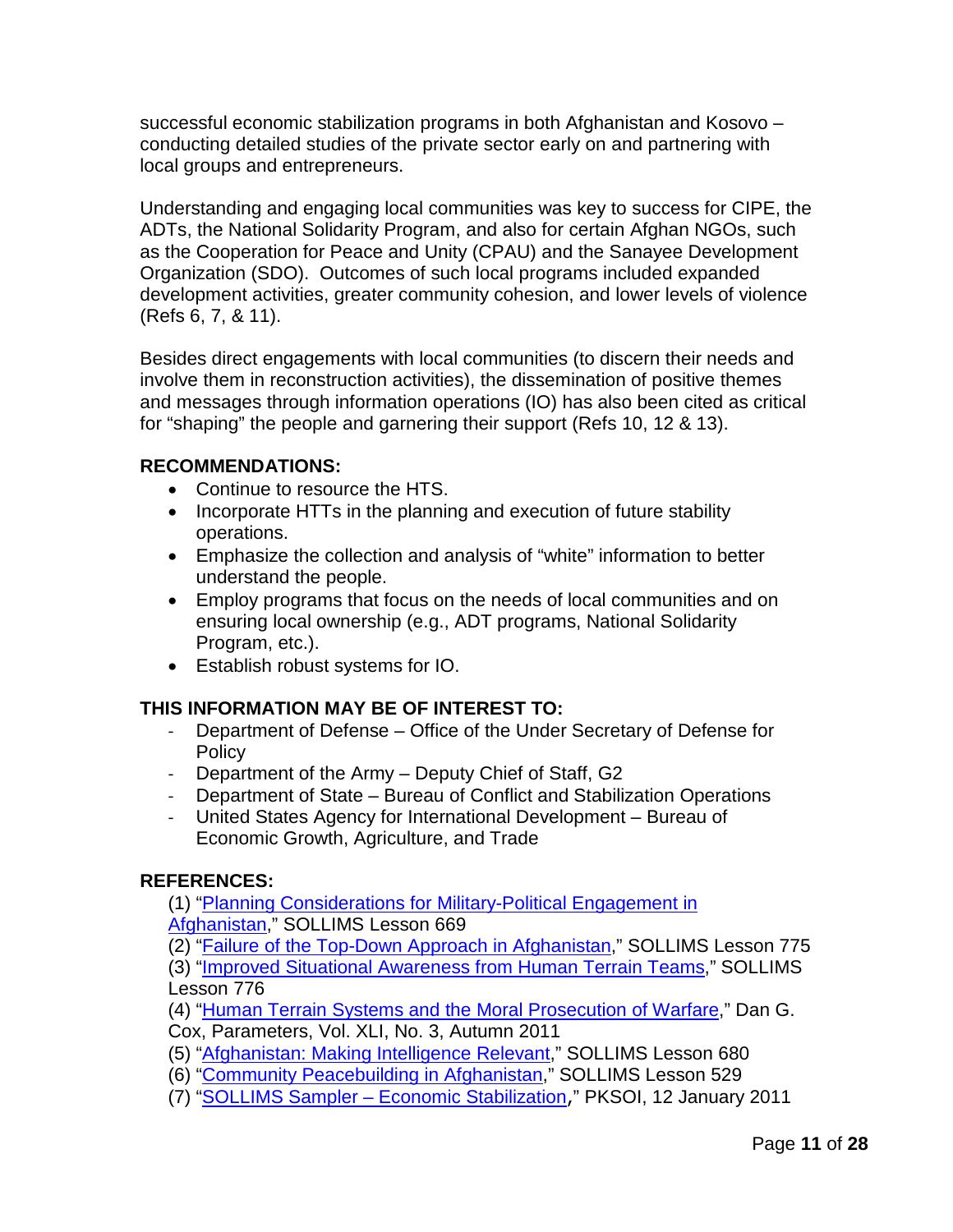(8) "SOLLIMS Sampler – [Transition to Local Governance](https://www.pksoi.org/document_repository/doc_lib/SOLLIMS%20Sampler%20Transition%2026Oct10.pdf)," PKSOI, 26 October 2010

(9) ["Brains and Brawn: Cultural Intelligence \(CQ\) as the 'Tool of Choice' in the](http://www.journal.forces.gc.ca/vo11/no1/05-spencer-eng.asp)  [Contemporary Operating Environment,](http://www.journal.forces.gc.ca/vo11/no1/05-spencer-eng.asp)" Emily Spencer, Canadian Military Journal, Vol. 11, No. 1, Winter 2010

(10) ["Influencing the Population: Using Interpreters, Conducting KLEs, and](https://www.benning.army.mil/magazine/2010/2010_2/MAY-AUG%2010.pdf)  [Executing IO in Afghanistan,](https://www.benning.army.mil/magazine/2010/2010_2/MAY-AUG%2010.pdf)" CPT Michael G. Cummings, Infantry magazine, May-August 2010

(11) ["Agribusiness Development Teams in Afghanistan –](https://www.pksoi.org/index.cfm?disp=lms.cfm&doit=view&lmsid=689) Key Players in [Economic Development,](https://www.pksoi.org/index.cfm?disp=lms.cfm&doit=view&lmsid=689)" SOLLIMS Lesson 689

(12) ["CALL Reference Guide 11-39: BCT-PRT Unity of Effort,](https://www.pksoi.org/document_repository/doc_lib/BCT-PRT_Unity_of_Effort_Reference_Guide.pdf)" PKSOI, September 2011

(13) ["Enabling Transition in Liberia through Civil-Military Coordination,](https://www.pksoi.org/index.cfm?disp=lms.cfm&doit=view&lmsid=773)" SOLLIMS Lesson 773



#### <span id="page-12-0"></span>**STRATEGIC LESSON Number 5**: **"Civ-Mil Cooperation" – particularly between DoD and USG agencies – is a strategic imperative for successful stability operations.**

**INTRODUCTION:** An analytical review of recent publications and lessons learned reveals that "civ-mil cooperation" – though often challenging to build and sustain – is absolutely essential for executing the complex work of stability operations. Employment of Provincial Reconstruction Teams (PRTs), leaders' emphasis on "unity of effort," and the use of unclassified information-sharing systems have all proven to be key enablers for building/sustaining civ-mil cooperation on several recent stability operations.

**SUMMARY:** Despite recognition by the U.S. military, U.S. Government civilian agencies, and non-governmental organizations of each others' importance in achieving success on stability operations, numerous obstacles to "civ-mil cooperation" persist – owing largely to their differences in missions and organizational cultures (Refs 1-3). The U.S military and its partners, however, have come to recognize that the "comprehensive approach" *(an approach that brings together the efforts of the departments and agencies of the U.S. government, intergovernmental and nongovernmental organizations, multinational partners, and private sector entities based on commonly understood principles and collaborative processes, towards a shared goal)* can help overcome those cultural obstacles and lead to mission success.

During the January 2007 to December 2008 timeframe In Iraq, deliberate execution of the comprehensive approach was critical to achieving stability and laying a strong foundation for host nation governmental legitimacy and transition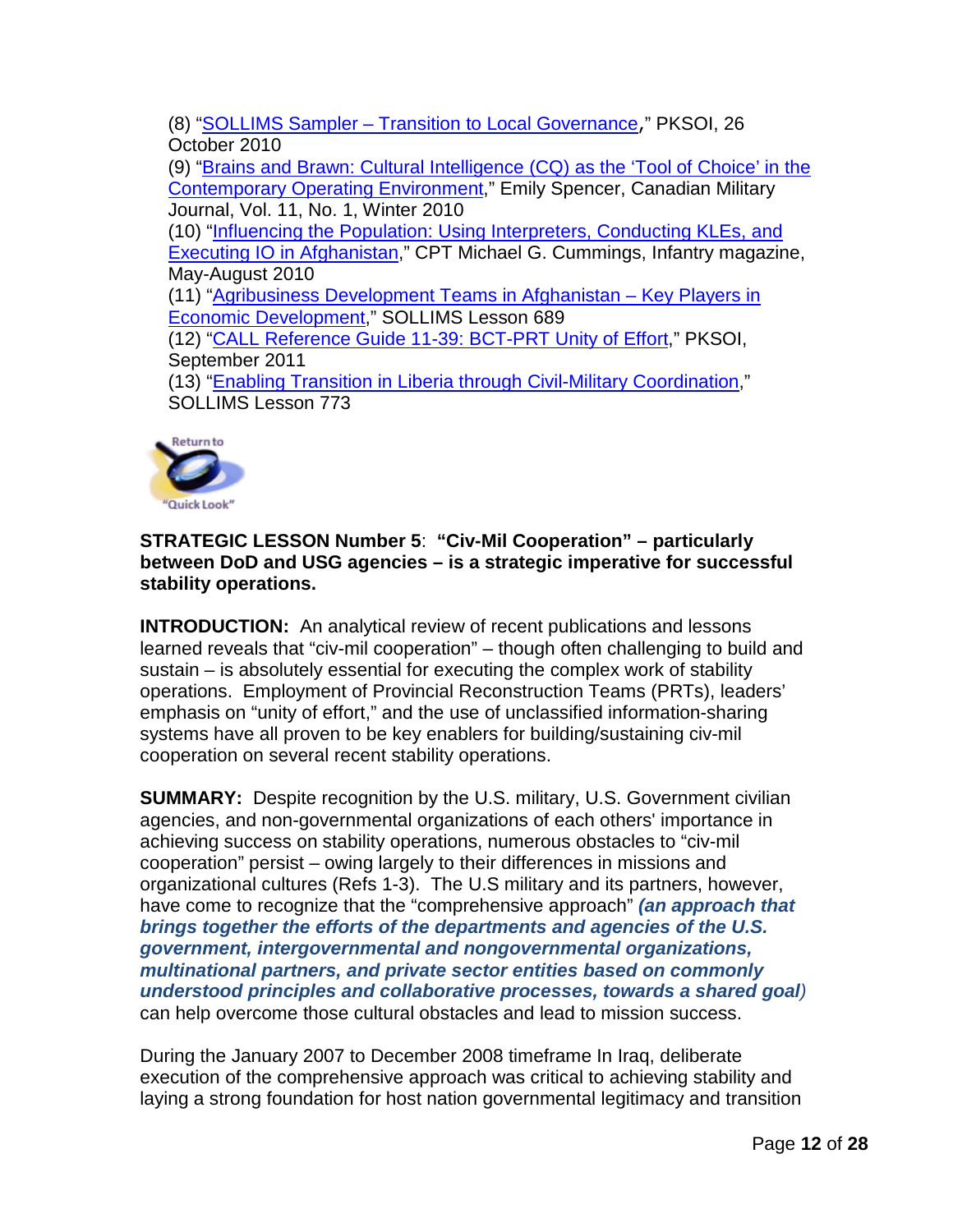(Refs 4-7). Likewise, since late 2009 in Afghanistan, deliberate attention on the "comprehensive approach" by a small interagency (IA) team at U.S. Embassy Kabul – the Civ-Mil Plans and Assessments Sub-Section (CMPASS) – has helped to focus civ-mil relations across the board in Afghanistan toward a singular goal – building Afghan capacity. CMPASS, comprised of State Department and U.S. military members, has been in continuous collaboration with the USAID Stabilization Unit, has worked closely with ISAF – the Afghan Assessments Group, the Commander's Initiative Group, the Office of the Deputy Chief of Staff for Stability, and others – to ensure that civ-mil plans and perceptions are mutually shared, and has played a central role in all Interagency Rehearsal of Concept (ROC) drills – synchronizing planning and resource allocation toward meeting the objectives of the Integrated Civilian-Military Campaign Plan for Afghanistan (Refs 8 & 9).

In both Afghanistan and Iraq, the employment of PRTs has been a quintessential example of the necessity for interagency cooperation. Throughout the first years of employment in both theaters, hard lessons were learned with regard to IA member selection, integration, training, command & control (C2), planning, and conduct of operations with adjacent & higher maneuver forces. Over time, improved pre-deployment training, information-sharing (between PRTs & maneuver forces), integrated planning (incorporating civilian and military components), C2 adjustments, and emphasis on "unity of effort" contributed to greater efficiencies in PRT operations and greater effects for host nation governance, development, and stability – both in Iraq and Afghanistan (Refs 2 & 10-14).

Finally, recent stability operations – particularly the humanitarian assistance / disaster relief operations conducted in Haiti and Japan – have validated the need for unclassified information-sharing platforms to facilitate civ-mil cooperation and maximize situational awareness (Refs 2 & 15-18).

#### **RECOMMENDATIONS:**

- Institutionalize the PRT either as an Army or Joint organization. Although the IA positions in the PRT most likely would not be filled on a permanent basis, they should be filled at least for training events.
- Consider aligning a number of PRTs to geographic regions perhaps in parallel with regionally aligned brigades.
- Codify the PRT training program.
- Emphasize "unity of effort" in all pre-deployment training activities and all planning efforts.
- Designate unclassified information management systems/architectures (e.g., SOLLIMS, APAN, etc.) to support stability operations (especially for, but not limited to, humanitarian assistance / disaster relief operations) – so that military, IA, NGO, and multinational participants can share and collaborate on unclassified (not sensitive) information.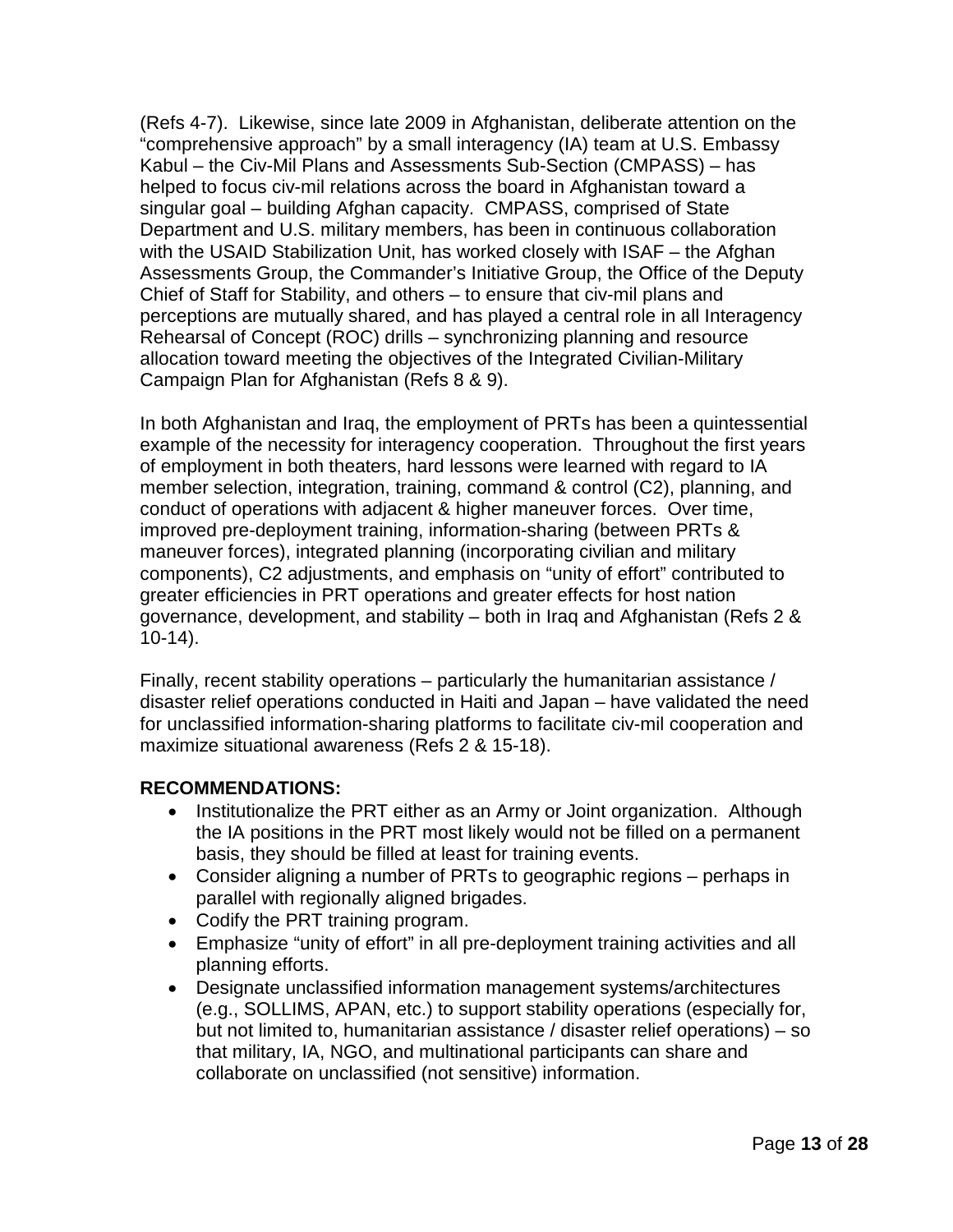#### **THIS INFORMATION MAY BE OF INTEREST TO:**

- Department of Defense Office of the Under Secretary of Defense for **Policy**
- Department of the Army Deputy Chief of Staff, G3
- Department of the Army Deputy Chief of Staff, G6
- Department of State Bureau of Conflict and Stabilization Operations
- USAID Bureau of Economic Growth, Agriculture, and Trade

#### **REFERENCES:**

(1) ["Army Stability Operations Self Assessment: Report on Implementation of](https://www.pksoi.org/document_repository/doc_lib/Army%20Stab%20Ops%20Self-Assessment%20(FINAL).pdf)  [DoDI 3000.05,](https://www.pksoi.org/document_repository/doc_lib/Army%20Stab%20Ops%20Self-Assessment%20(FINAL).pdf)" Headquarters, Department of the Army, March 2011

(2) [SOLLIMS Sampler –](https://www.pksoi.org/document_repository/doc_lib/SOLLIMS_Sampler_Civ-Mil_Cooperation_final_Apr2012.pdf) Civ-Mil Cooperation, PKSOI, 3 April 2012

(3) ["Ensuring Civ-Mil Integration & NGO Input in USG Peace & Stability](https://www.pksoi.org/index.cfm?disp=lms.cfm&doit=view&lmsid=423)  [Operations,](https://www.pksoi.org/index.cfm?disp=lms.cfm&doit=view&lmsid=423)" SOLLIMS Lesson 423

(4) "Civil-Military [Cooperation, Comprehensive Approach, and Force](https://www.pksoi.org/index.cfm?disp=lms.cfm&doit=view&lmsid=734)  [Protection,](https://www.pksoi.org/index.cfm?disp=lms.cfm&doit=view&lmsid=734)" SOLLIMS Lesson 734

(5) ["Comprehensive Planning within Task Forces and PRT Operations,](https://www.pksoi.org/index.cfm?disp=lms.cfm&doit=view&lmsid=447)" SOLLIMS Lesson 447

(6) ["Guiding Principles for Stabilization and Reconstruction,](https://www.pksoi.org/document_repository/doc_lib/USIP-PKSOI_Guiding_Principles_Oct_2009.pdf)" USIP and PKSOI, October 2009

(7) ["The Comprehensive Approach: An Iraq Case Study,](https://www.pksoi.org/document_repository/doc_lib/JFCOM_Iraq_Case_Study_16_Feb_2010.pdf)" US Joint Forces Command, Joint Center for Operational Analysis, 16 February 2010

(8) "Navigating Civil-Military Relations in Kabul," Maria J. Stephan, [InterAgency Journal, Volume 3, Issue 1,](http://thesimonscenter.org/wp-content/uploads/2012/02/IAJ-3-1-Winter-2012.pdf) COL Arthur D. Simons Center for the Study of Interagency Cooperation, Winter 2012

(9) "Integrated [Civilian-Military Campaign Plan for Afghanistan –](https://www.pksoi.org/document_repository/misc/Integrated_Civ-Mil_Campaign_Plan_AFG_Feb2011-COP-231.pptx) Master [Brief,](https://www.pksoi.org/document_repository/misc/Integrated_Civ-Mil_Campaign_Plan_AFG_Feb2011-COP-231.pptx)" Department of State and USFOR-A, February 2011

(10) "Achieving Unity of Effort," Matthew K. Wilder, [InterAgency Journal,](http://thesimonscenter.org/wp-content/uploads/2012/02/IAJ-3-1-Winter-2012.pdf)  [Volume 3, Issue 1,](http://thesimonscenter.org/wp-content/uploads/2012/02/IAJ-3-1-Winter-2012.pdf) COL Arthur D. Simons Center for the Study of Interagency Cooperation, Winter 2012

(11) ["Provincial Reconstruction Teams in Eastern Afghanistan: Utility as a](https://www.pksoi.org/document_repository/misc/Provincial_Reconstruction_Teams_in_Eastern_Afghanistan_Sep2011-COP-261.pdf)  [Strategic Counterinsurgency Tool,](https://www.pksoi.org/document_repository/misc/Provincial_Reconstruction_Teams_in_Eastern_Afghanistan_Sep2011-COP-261.pdf)" Robert E. Kemp, Military Review, September-October 2011

(12) ["Provincial Reconstruction Teams in Regional Command-East](https://www.pksoi.org/document_repository/misc/PRTs_in_RC-East_OEF_23Mar2009-COP-271.pdf)  [\(Operation Enduring Freedom-VIII\),](https://www.pksoi.org/document_repository/misc/PRTs_in_RC-East_OEF_23Mar2009-COP-271.pdf)" COL Sean W. McCaffrey, 23 March 2009

(13) "PRT & Brigade Task [Force Unity of Effort,](https://www.pksoi.org/index.cfm?disp=lms.cfm&doit=view&lmsid=749)" SOLLIMS Lesson 749 (14) ["CALL Reference Guide 11-39: BCT-PRT Unity of Effort,](https://www.pksoi.org/document_repository/doc_lib/BCT-PRT_Unity_of_Effort_Reference_Guide.pdf)" PKSOI, September 2011

(15) ["Whole of International Community for Foreign Disaster Relief,](https://www.pksoi.org/index.cfm?disp=lms.cfm&doit=view&lmsid=700)" SOLLIMS Lesson 700

(16) "Haiti Earthquake Response – [Information Collection, Sharing, and](https://www.pksoi.org/index.cfm?disp=lms.cfm&doit=view&lmsid=681)  [Management,](https://www.pksoi.org/index.cfm?disp=lms.cfm&doit=view&lmsid=681)" SOLLIMS Lesson 681

(17) ["Operation TOMODACHI Findings,](https://www.pksoi.org/document_repository/doc_lib/Operation_TOMODACHI_Lessons_Learned_WJTSC_11-2_26_Sep_2011.pdf)" USPACOM J71, 26 September 2011

(18) ["Operation TOMODACHI AMC Lessons Learned,](https://www.pksoi.org/document_repository/doc_lib/TOMODACHI_AMC_LL_28July2011.pdf)" Army Materiel

Command (AMC), 28 July 2011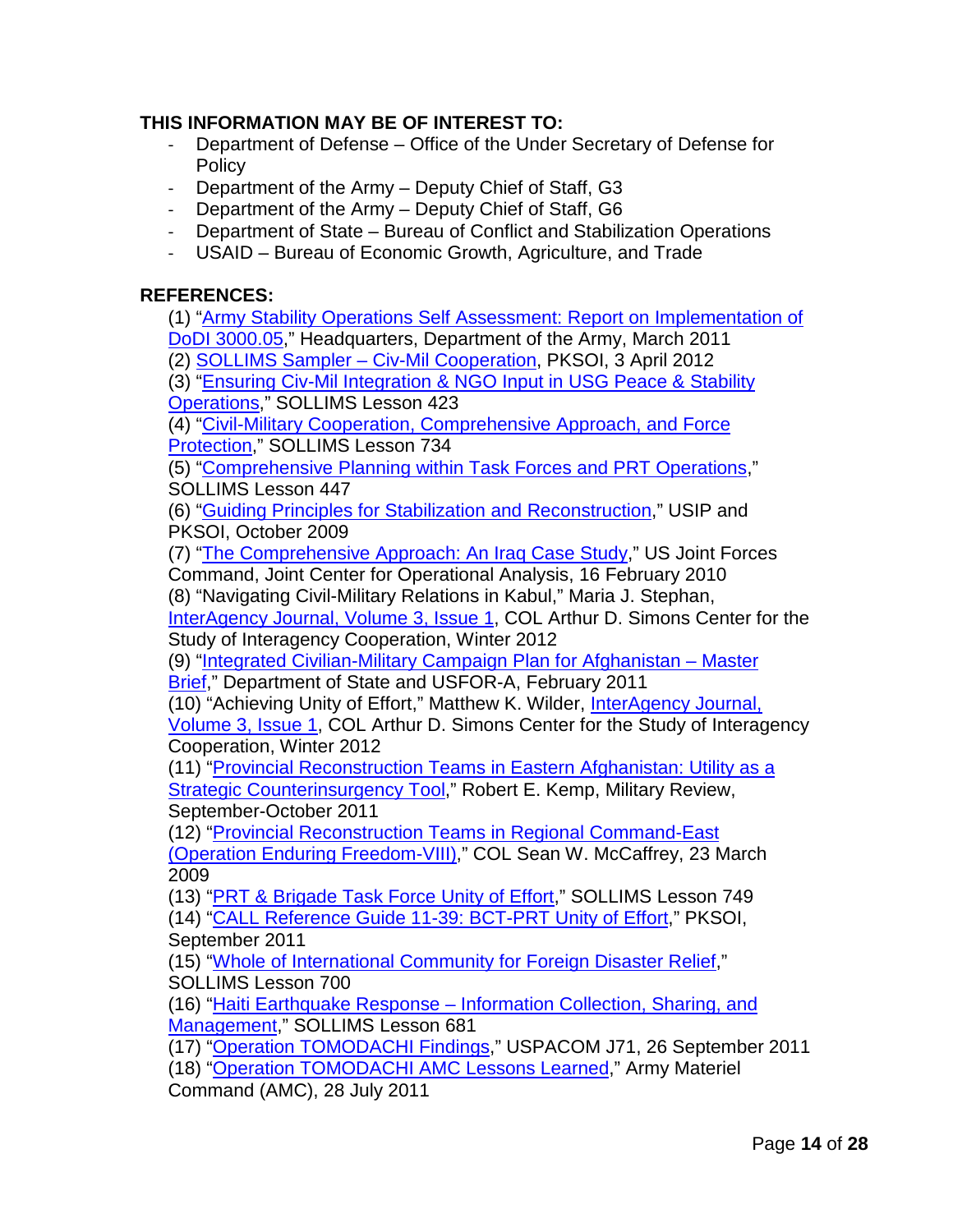

#### <span id="page-15-0"></span>**STRATEGIC LESSON Number 6**: **Disarmament, Demobilization, and Reintegration (DDR) program success is heavily dependent upon the full commitment of national authorities and the empowerment of an overarching executive authority**

**INTRODUCTION:** An analytical review of recent publications and lessons learned reveals the importance of establishing a national-level DDR program at the outset of stability operations, garnering the full commitment of national authorities for program resourcing and implementation, and empowering an overarching executive authority to direct the program. Regional initiatives that meet the spirit/intent of the program should be encouraged, rather than stifled. Amnesty – even if temporary – can be a major motivator for former combatants.

**SUMMARY:** When a DDR program is established, it is important to designate/ empower an overarching executive authority to direct the program. An overarching executive authority is needed to prioritize activities, allocate resources, provide socio-economic support to reintegrating fighters, foster cooperation, harmonize efforts, monitor progress and encourage actors toward proper implementation. The national authorities of the host nation (HN) need to be fully supportive of both the DDR program and its executive authority. Otherwise, the DDR program may stall or fail (Refs 1-4).

Such a lack of national support and consequent failure of DDR has been evident in Afghanistan. The Afghanistan Peace and Reintegration Program (APRP) – a DDR program established in mid-2010 – actually experienced significant initial success in the northern part of the country (2010-2011) – where Regional Command-North teamed with Afghan provincial leaders to quickly and aggressively implement this program. Because they took prompt action, rapidly built trust with local leaders, allocated/advanced resources for demobilization and training, provided various employment opportunities, launched comprehensive information operations, and granted amnesty and forgiveness where ever possible, RC-North and its HN partners were able to convince large numbers of combatants to sign up for and process through the program. Amnesty was cited as the greatest motivator, and the prospect of employment named as a contributory factor, in interviews with former combatants. However, the APRP slowed down after the first year of implementation in northern Afghanistan, and it fared poorly across the other regions – primarily because Afghan national authorities deliberately stonewalled the program (Refs 5-9).

DDR played out much the same way in Iraq four years earlier. In the northern part of Iraq, during the 2007-2008 timeframe, Multi-National Division North (MND North) developed its own DDR program – in the absence of any nationally-based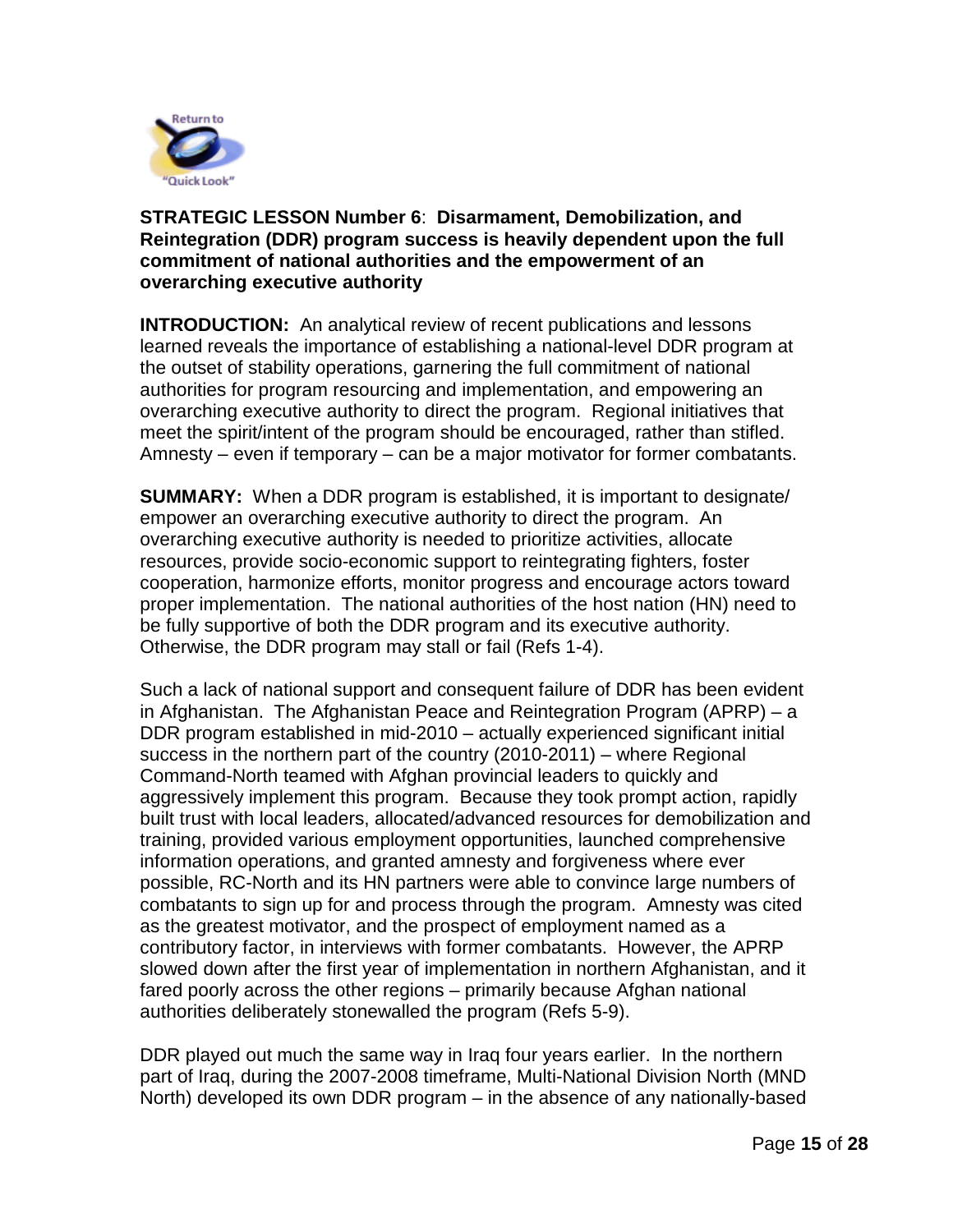program. Transitioning insurgents/combatants signed a pledge upfront that they would cease attacks against security forces. Under the conditions that they had not participated in any recent attacks and were not identified in any current Iraqi arrest warrants, they were then accepted into the DDR program. In turn, coalition forces pledged to not target these individuals. Instrumental for gaining interest/drawing applicants into this DDR program was the use of information operations (often used in concert with conventional operations). However, DDR program momentum was soon hindered by the lack of national support; without nationally-driven employment programs, options to integrate former fighters back into society were limited, and DDR slowed markedly (Ref 10).

In the case of Liberia, on the other hand, during the aftermath of civil war (2003- 04), the United Nations, the United States, and the leaders of Liberia's transitional government attained success in executing the Disarmament, Demobilization, Rehabilitation, and Reintegration (DDRR) program. Keys to this success were launching the program as quickly as possible, persisting with the program in spite of one early setback (riots at one of the DDRR sites), providing simple monetary compensation for arms/ammunition surrendered, offering transitional employment opportunities to reintegrating personnel/ex-combatants, and granting "temporary amnesty" – a major driver for motivating the former fighters to show up at the DDRR sites. Designation of a National Commission on Disarmament, Demobilization, Rehabilitation and Reintegration (NCDDRR) as executive agent for the DDRR program and ensuring that this executive authority had the full backing of Liberia's national authorities were also keys to success (Refs 11 & 12).

#### **RECOMMENDATIONS:**

- Develop a "strategic framework for DDR" that can be utilized in future post-conflict environments. [2006 S/CRS guide (Ref 3) could be used as base document, but requires updating]. Incorporate the following elements into the framework:
	- o establishment of a national-level DDR program,
	- o assurance of national-level commitment,
	- o designation of an overarching executive authority to run the program,
	- o space for regional/provincial execution,
	- o provision for granting amnesty (e.g., temporary amnesty, conditional amnesty, etc.),
	- o development of nationally-driven employment programs, and
	- o the use of information operations to inform and influence former fighters/combatants.
- Additionally, designate ministerial advisors from the Departments of State, Defense, and Justice to work with the HN executive authority to keep the DDR program on track.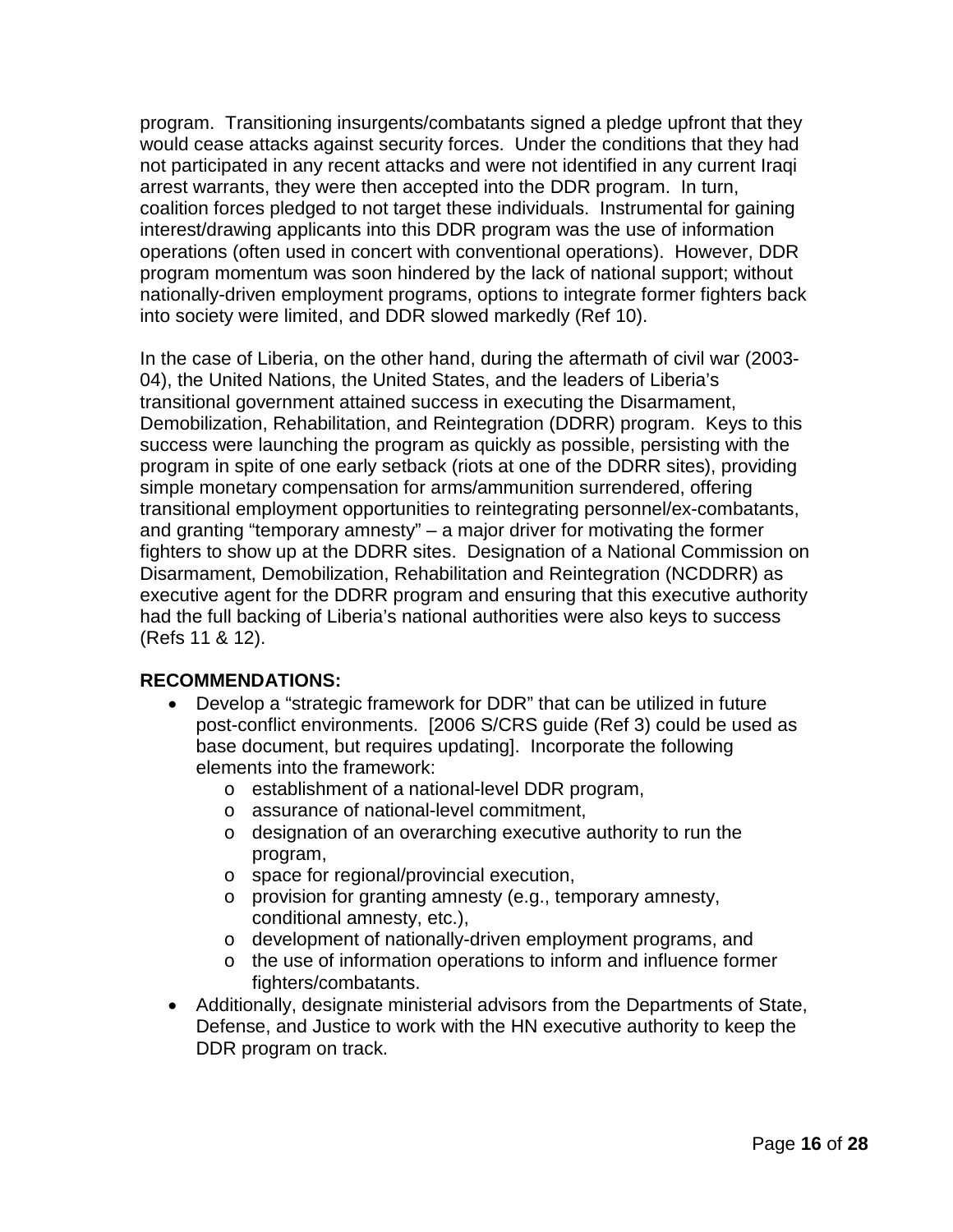#### **THIS INFORMATION MAY BE OF INTEREST TO:**

- Department of State Bureau of Conflict and Stabilization Operations
- Department of Defense Office of the Under Secretary of Defense for **Policy**
- Department of Justice Office of the Deputy Attorney General

#### **REFERENCES:**

(1) ["Essential Components of DDR,](https://www.pksoi.org/index.cfm?disp=lms.cfm&doit=view&lmsid=589)" SOLLIMS Lesson 589

(2) ["USIP-PKSOI Guiding Principles for Stabilization and Reconstruction,](https://www.pksoi.org/document_repository/doc_lib/USIP-PKSOI_Guiding_Principles_Oct_2009.pdf)" USIP and PKSOI, October 2009

(3) ["Lessons-Learned: Disarmament, Demobilization and Reintegration \(DDR\)](https://www.pksoi.org/document_repository/doc_lib/SCRS_DDR_A%20Guide%20for%20USG%20Planners_April_2006.pdf)  [in Reconstruction and Stabilization Operations –](https://www.pksoi.org/document_repository/doc_lib/SCRS_DDR_A%20Guide%20for%20USG%20Planners_April_2006.pdf) A Guide for United States [Government Planners,](https://www.pksoi.org/document_repository/doc_lib/SCRS_DDR_A%20Guide%20for%20USG%20Planners_April_2006.pdf)" S/CRS, April 2006

(4) ["Socio-Economic Reintegration and Livelihoods,](https://www.pksoi.org/document_repository/doc_lib/CFC_Peace_&_Reintegration_Part_3_Livelihoods_(26-Apr-12).pdf)" Civil-Military Fusion Centre (CFC), April 2012

(5) ["Bottom-Up Approach to Reintegration in Northern Afghanistan,](https://www.pksoi.org/index.cfm?disp=lms.cfm&doit=view&lmsid=778)" SOLLIMS Lesson 778

(6) ["Talking about Talks: Toward a Political Settlement in Afghanistan,](https://www.pksoi.org/document_repository/Lessons/Toward_a_Political_Settlement_26March2012-LMS-778.pdf)" International Crisis Group, 26 March 2012

(7) ["Strategic Support to Security Sector Reform in Afghanistan, 2001-2010,](https://www.pksoi.org/document_repository/Report/CIGI_SSR_Issue_no6_Jan12-CDR-517.pdf)"

The Centre for International Governance Innovation (CIGI), January 2012

(8) ["Healing the Legacies of Conflict in Afghanistan: Community Voices on](https://www.pksoi.org/document_repository/Report/AREU-Healing_the_Legacies_of_Conflict_in_Afghanistan_Jan2012-CDR-510.pdf)  [Justice, Peace and Reconciliation,](https://www.pksoi.org/document_repository/Report/AREU-Healing_the_Legacies_of_Conflict_in_Afghanistan_Jan2012-CDR-510.pdf)" Afghanistan Research and Evaluation Unit (AREU), January 2012

(9) ["Peace & Reintegration: An Introduction,](https://www.pksoi.org/document_repository/doc_lib/CFC_Peace_&_Reintegration_Part_1_Introduction_(08-Apr-12).pdf)" CFC, April 2012

(10) ["DDR Initiative in Northern Iraq,](https://www.pksoi.org/index.cfm?disp=lms.cfm&doit=view&lmsid=774)" SOLLIMS Lesson 774

(11) ["Lessons from Liberia in Security Sector Reform,](https://www.pksoi.org/index.cfm?disp=lms.cfm&doit=view&lmsid=703)" SOLLIMS Lesson 703

(12) ["Transitional Justice and DDR: The Case of Liberia,](http://ictj.org/sites/default/files/ICTJ-DDR-Liberia-CaseStudy-2009-English.pdf)" Thomas Jaye,

International Center for Transitional Justice (ICTJ), June 2009



#### <span id="page-17-0"></span>**STRATEGIC LESSON Number 7: Planning for and resourcing an Internally Displaced Persons (IDP) program should provide for maximum cooperation among NGOs and governmental agencies – both military and civilian.**

**INTRODUCTION:** An analytical review of recent publications and lessons learned indicates that the managing of Internally Displaced Persons (IDP) – whether due to conflict operations or natural disasters – will pose significant challenges and place a heavy burden on military forces charged with conducting stability operations. Plans and resources for effectively managing IDP need to be developed early and made readily available to NGOs, Host Nation agencies (if existent and functional), and military forces responsible for DPs. The presence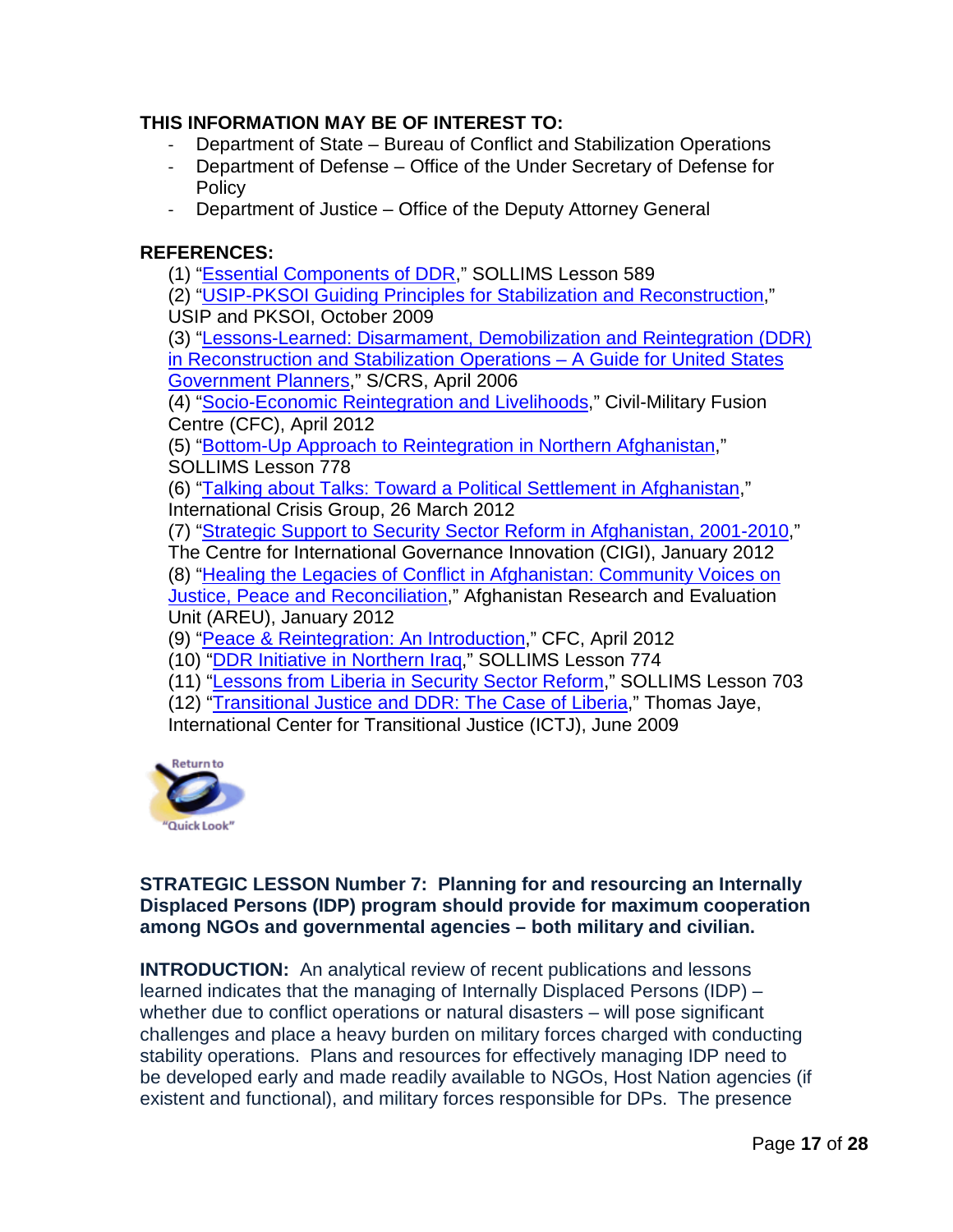of IDP can have a significant, negative impact on the operational mission if not properly predicted and planned for; DP camps can easily become a recruiting ground for insurgents; DP camps will quickly consume welfare/humanitarian assistance commodities/quantities, in excess of the need, If not properly managed. For military forces, the ability to work hand-in-hand with NGOs and Host Nation agencies will determine the success or failure of any IDP programs; failure may compromise the operational mission as well.

**SUMMARY:** Whether conducting conventional "offense/defense" operations, COIN, stability operations, or disaster response/relief operations, commanders can expect that there will be IDP in their operational area that need to be contended with. Staff planning efforts need to acknowledge and predict how significant the presence of IDP will be – the impact on the Head of Mission (HOM) goals, the impact on the deployed forces' mission and the impact on the societal critical infrastructure – the presence of IDP can quickly and completely disable other operations.

Factors that will play a vital role include:

- Registering and tracking 'occupants' of DP 'camps' DP camps are not "come as you like" facilities; they require controlled access. Management need to be tracking arrival, births, deaths (burial grounds, treatment/ marking of unidentified remains), and possible marriages – depending on duration of 'occupation';
- The ability to search for family members communications must be available both within and across all camps if multiple camps exist; combined with registering/tracking, priority of effort should be to re-unite families; this is also way to find indigenous "professionals" (Ref 1) to help reconstitute the societal infrastructure and energize economic stability and growth – i.e. business/management, medical admin/doctors/nurses, government services, educators, musicians and other cultural professionals;
- Daily life in camps/Sewage, Water, Electrical Power, Academic, Trash, Telecoms (SWEAT-T) need to be in place; shelter construction, health services, food – storage, security, distribution; status of primary and secondary Lines of Communication (LOCs) – roads, rail, waterways – lakes, rivers, streams, airports;
- Create a safe and secure environment; presence, mission, cooperation of HN, UN, other military or police security forces (SSR concept and implementation); trust and confidence will draw IDP to controlled camps; left with little oversight, DP camps can become "ethnic" camps which may produce or result in "gang-war" phenomenon – may lead to ethnically related mass atrocities.

Some displaced individuals/families may opt to go and live with relatives or friends once they have been uprooted from their homes. Coalition, NGO and Host Nation agencies will lose oversight of these / this group of IDP which often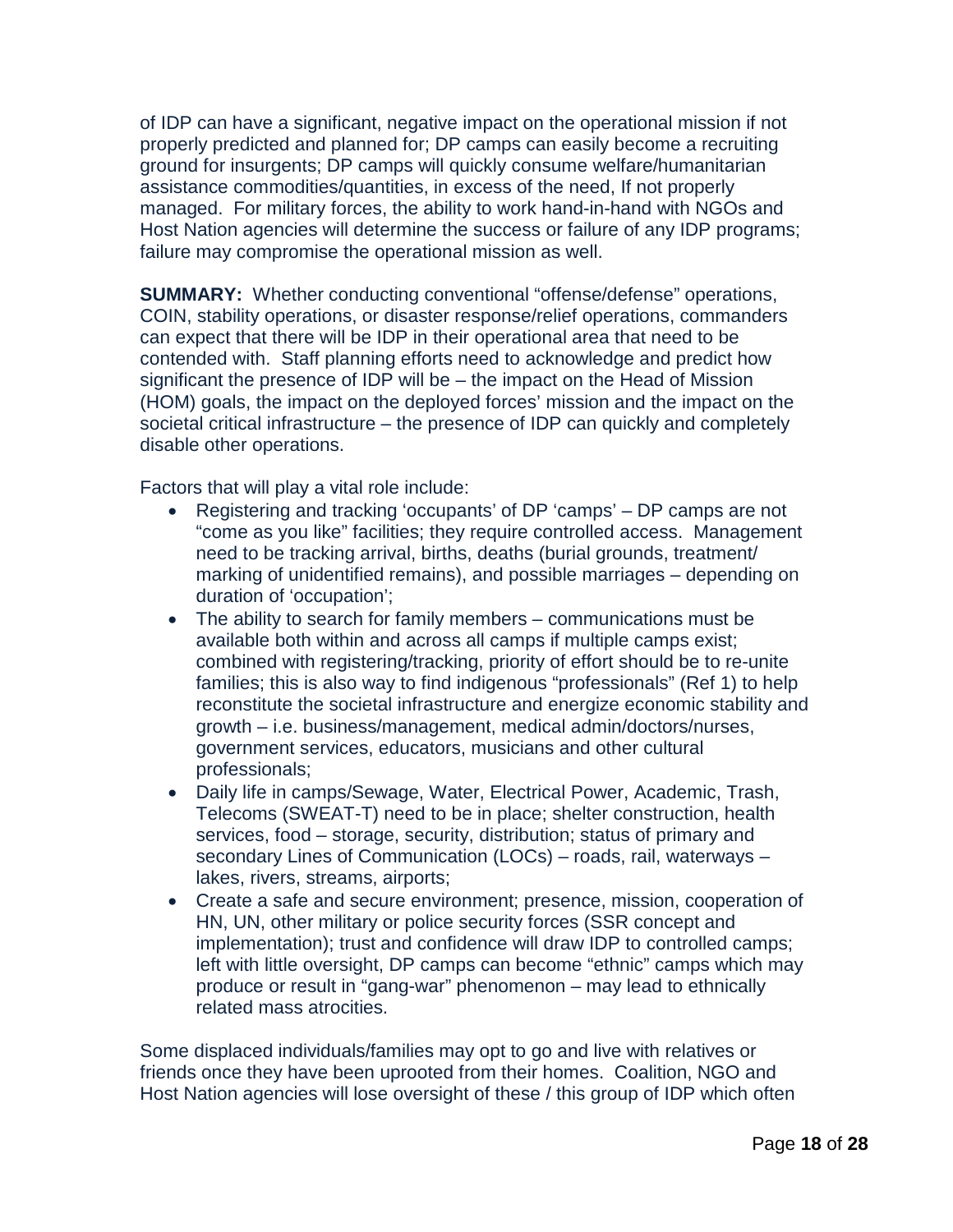include much of the 'talented' professionals in the displaced community; results in a hindrance to economic growth; absence from the work force keeps them individually and collectively in a state of poverty – counterproductive to coalition and HN goals (Ref 1).

Emigration / "reuniting" is an additional big concern – you cannot just 'let them go'. Emigration – to what? They may have no 'home' to go to – additional need to provide for shelter, water, food, etc during resettlement. Proof of ownership will pose significant challenges as property lines, markers, documentation may have been destroyed. Ensure a safe and voluntary return (Guiding Principles); resettlement plans must preclude the development of religiously based or ethnic cartels that may want to practice "ethnic cleansing".

#### **RECOMMENDATIONS:**

- Develop expectation of the occurrence of IDP; develop programs accordingly;
- Engage / implement IDP programs and resources as soon as possible (during conflict, post conflict, pre/post disaster); form Civ-Mil teams / plan early and often;
- Preposition resources and capabilities (SWEAT-T) within theater whenever possible;
- For conflict/post-conflict related situation, design programs to minimize likelihood that conflict will continue/resume;
- "Understand the situation on the ground" (Ref 4).

#### **THIS INFORMATION MAY BE OF INTEREST TO:**

- Department of State Bureau of Conflict and Stabilization Operations
- Department of Defense USAFRICOM, USCENTCOM, USPACOM, and other GCCs
- United Nations Department of Peacekeeping Operations (UNDPKO)

#### **REFERENCES:**

(1) ["Internally Displaced Persons \(IDP\) Lessons Learned,](https://www.pksoi.org/index.cfm?disp=lms.cfm&doit=view&lmsid=467)" SOLLIMS 467

(2) "Department of Defense [Support to Foreign Disaster Relief](https://www.pksoi.org/document_repository/doc_lib/FDR_Handbook_Composite_Final_GTA%2090_01_030_Jul2011.pdf) (Handbook for

[JTF Commanders and Below\),](https://www.pksoi.org/document_repository/doc_lib/FDR_Handbook_Composite_Final_GTA%2090_01_030_Jul2011.pdf)" GTA 90-01-030, Headquarters, U.S. Southern Command (USSOUTHCOM), 13 July 2011

(3) ["Protecting Internally Displaced Persons: A Manual for Law and](http://www.brookings.edu/research/papers/2008/10/16-internal-displacement) 

[Policymakers,](http://www.brookings.edu/research/papers/2008/10/16-internal-displacement)" The Brookings Institution, October 2008

(4) ["Guiding Principles for Stabilization and Reconstruction,](https://www.pksoi.org/document_repository/doc_lib/USIP-PKSOI_Guiding_Principles_Oct_2009.pdf)" USIP and PKSOI, October 2009

(5) ["Economic Development and Displaced Persons,](https://www.pksoi.org/index.cfm?disp=lms.cfm&doit=view&lmsid=456)" SOLLIMS Lesson 456

(6) ["Humanitarian and Social Welfare: UN Challenges in Darfur,](https://www.pksoi.org/index.cfm?disp=lms.cfm&doit=view&lmsid=679)" SOLLIMS Lesson 679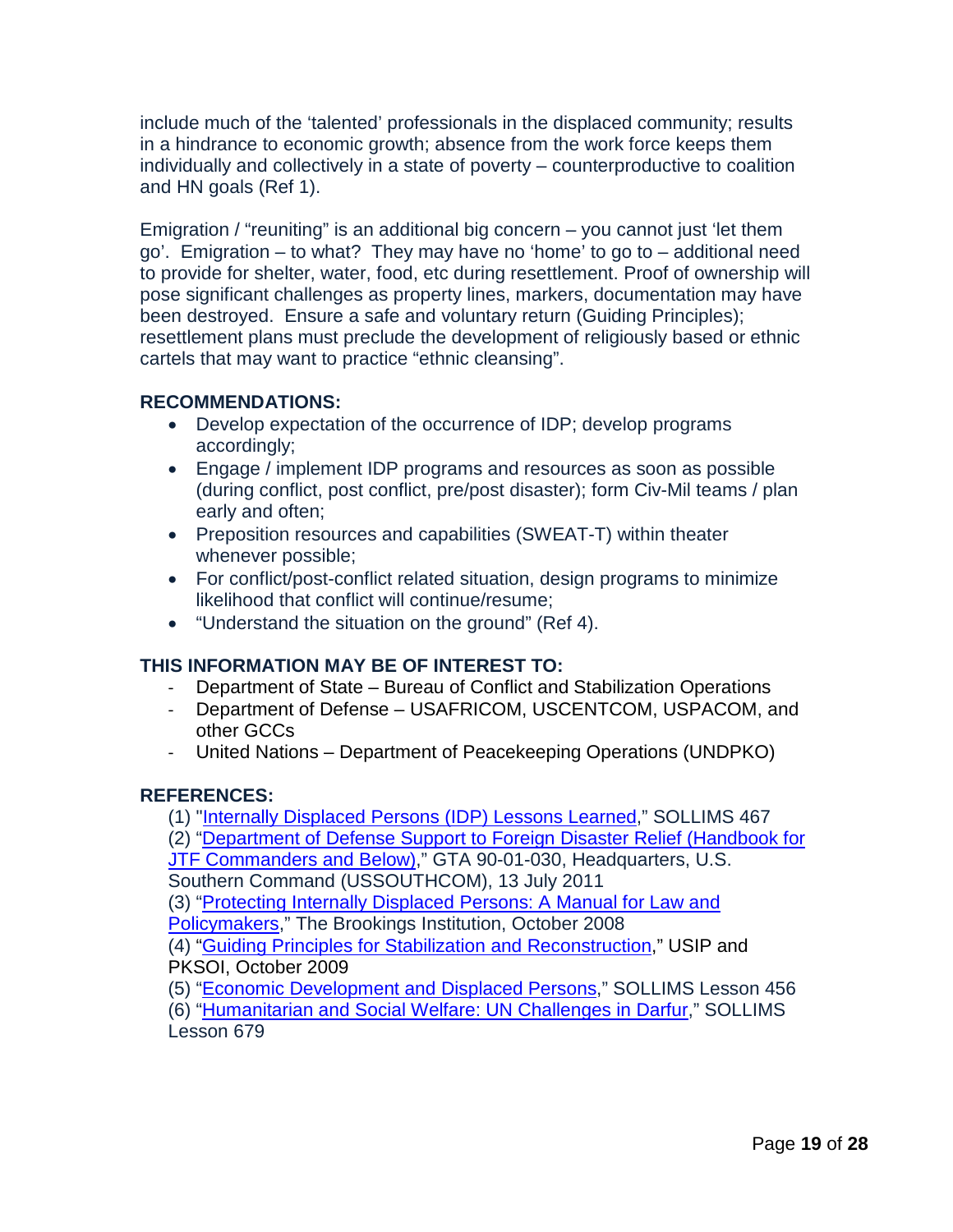

<span id="page-20-0"></span>**STRATEGIC LESSON Number 8**: **Developing Host Nation (HN) police forces is an essential element of stability operations – requiring specialized capacity (i.e., trained and ready forces/advisors able to teach/train police skills and behaviors), long-term investment, and locally coordinated programs.** 

**INTRODUCTION:** An analytical review of recent publications and lessons learned reveals the importance of developing/improving HN police forces – so that the HN government can adequately transition and take over responsibility for security. By default, the U.S. military has generally assumed the lead role for guiding/shaping/developing HN security (and police) forces during recent stability operations, with other players contributing to varying degrees on these efforts. However, shortfalls in U.S. strategy and capacity to deploy police trainers have hindered U.S. efforts to develop HN police forces and effect transition. As well, failures to involve local communities in police reform have caused setbacks.

**SUMMARY:** Today there is no single U.S. Government agency with a definitive lead role for conducting foreign police training and assistance, nor in charge of U.S. standing capacity to accomplish same. Instead, numerous agencies become involved in the development, bidding, and awarding of contracts for police trainers when requirements emerge for stability operations. It then takes considerable time to put those contracts into place and yet more time for the contracted trainers to be identified, prepared, and deployed to the area of operation – leaving the U.S. military as virtually the only viable option to assist HN police forces not only at the outset of an intervention, but also for months on end.

During Operation Iraqi Freedom (OIF) U.S. Central Command (USCENTCOM) created the Civilian Police Assistance Training Team (CPATT) to train and equip Iraqi police forces. Through contracts, DynCorp International provided 690 police personnel, and Military Professional Resources Inc. provided 192 police personnel, to execute the CPATT tasks of HN police assessment, training, and mentoring. Once contracts were in place, execution proved problematic. The contracted police trainers were often not able or willing to operate in non-permissive areas because of restrictions/clauses in their contracts. The training of Iraqi police personnel was then confined to the capital city or to secure areas – leaving unsecured, more remote areas of the country without critically needed police trainers and mentors and, most importantly, a HN police force to deal with HN criminal activity.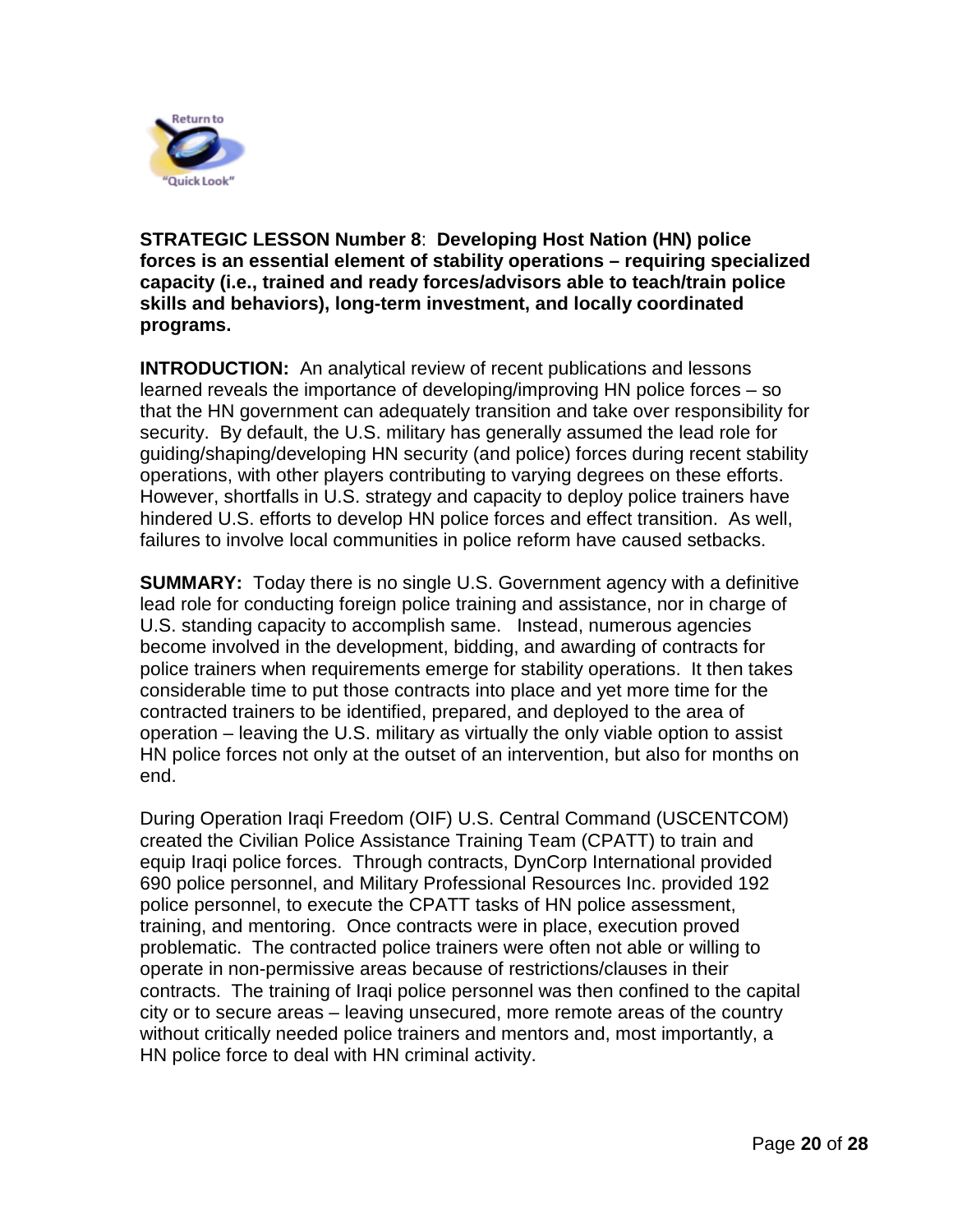In both OIF and OEF, contracted training teams often failed to distinguish between "stability policing" and "community-based policing" functions. "Stability policing" takes place upfront in stability operations – to deal with high-end threats such as criminal groups, insurgent/terrorist cells, organized looting, and largescale riots. Commonly a military force, complemented by "stability police," is required to re-establish local security. In both OIF and OEF, however, the complement of local police forces to assist was not always present, or when it did exist, it was incompetent, corrupt, and ethnically motivated. "Community-based policing," on the other hand, is the police work of finding out what law enforcement problems exist in local communities and helping communities solve them. HN police reform in this area was lacking.

In both OIF and OEF, U.S. police assistance strategy focused heavily on establishing a centralized police academy – where new or recycled (former) police officers primarily received training on basic police/law enforcement skills. These academies did provide a dose of instruction on respect for human rights, acceptable interrogation techniques, rights of individuals under HN laws, and proper police behavior; however, many HN police officers relapsed into their former organizational cultures, values, or attitudes after a few months on the job. A sustained effort to shape the organizational culture of HN police did not occur (Refs 1-3).

In the 2009-2010 timeframe, the International Security Assistance Force (ISAF) made a concerted effort to embed U.S. advisors with Afghan police and security forces. The shaping of HN police organizational culture was positively impacted by having U.S. and Afghan personnel physically working together. Also, in the fall of 2009, ISAF initiated the Village Stability Operations (VSO) program. One aim of VSO was to develop effective local security forces / the Afghan Local Police (ALP) for selected villages of Afghanistan, particularly in remote areas. Special Forces VSO teams achieved numerous successes with this program, especially when they established and leveraged close relationships with the village elders (Ref 4).

A prominent example showing the dangers of failing to coordinate with local communities is Bala Morghab, Afghanistan. Here, HN authorities, in coordination with Coalition forces, dispatched a new cadre of academy-trained HN police forces to provide a visible security presence in Bala Morghab – unannounced. Local groups resisted in force. Casualties mounted, and instability grew (Ref 5).

A viable option for guiding/shaping/developing HN police forces is to use UN elements. Recent successes include the International Police Force (IPTF) in Bosnia-Herzegovina and the United Nations Mission in Liberia (UNMIL) – complex operations in which the UN elements effectively transformed HN police forces (Refs 6 & 7).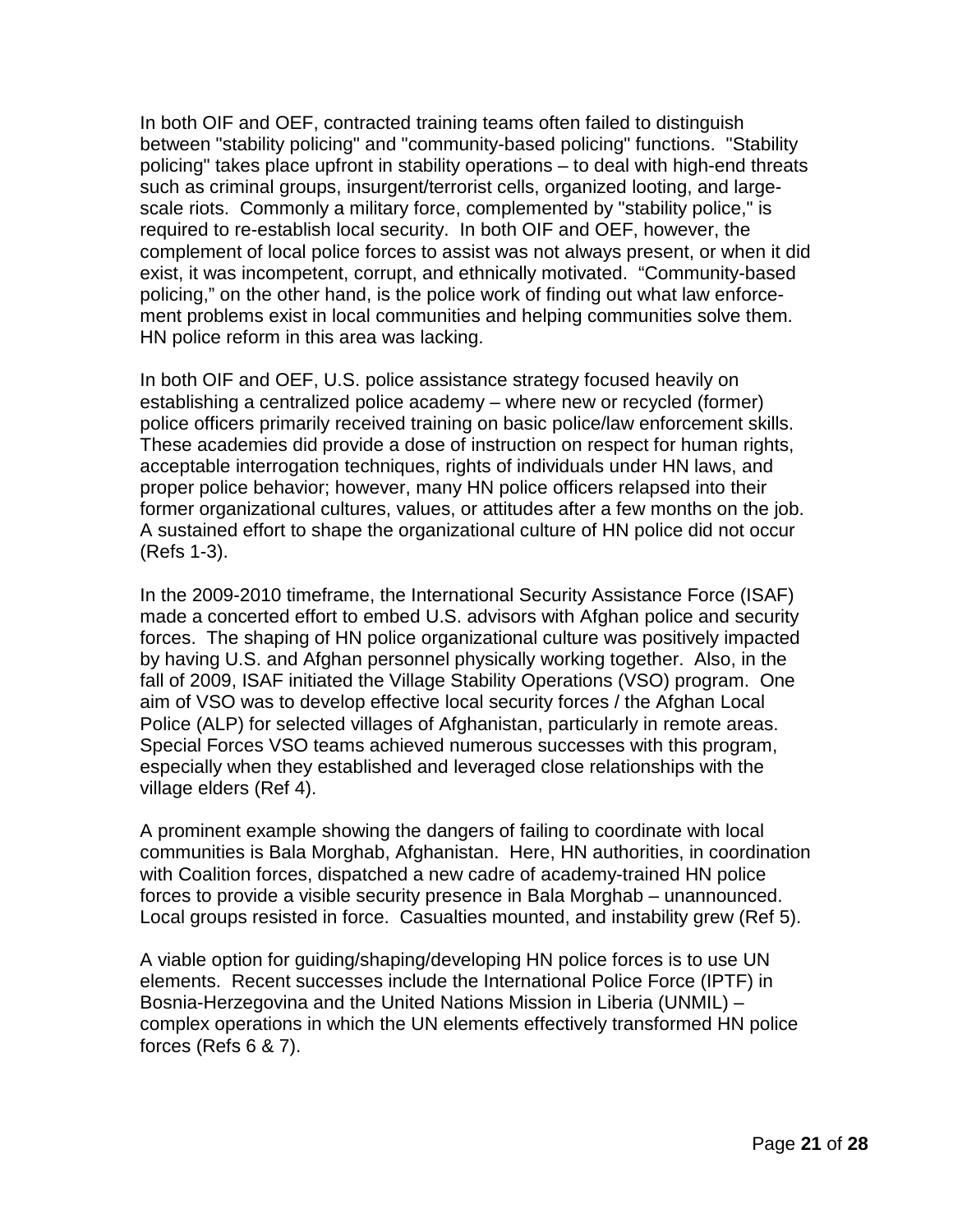#### **RECOMMENDATIONS:**

- Place Department of State in the lead for developing a U.S. strategy for building police capacity for future U.S. interventions.
- In Department of Defense, prepare U.S. military forces (e.g., Military Police elements, Advise and Assist Brigades, Special Forces, etc.) to be able to execute both "stability policing" and "community-based policing" missions.
- Build upon the VSO concept for the purpose of tailoring police reforms to match local conditions/ needs (while aligning efforts with the HN's national programs).
- Strengthen and leverage the UN capacity to deploy police forces for international operations; consider involving U.S. military observers on such police missions.
- Plan and invest for the long haul to shape the organizational culture of HN police forces for lasting effects (Refs 8 & 9).

#### **THIS INFORMATION MAY BE OF INTEREST TO:**

- Department of State Bureau of Conflict and Stabilization Operations
- Department of Defense Office of the Under Secretary of Defense for **Policy**

#### **REFERENCES:**

(1) ["Transition to Host Nation Security –](https://www.pksoi.org/index.cfm?disp=lms.cfm&doit=view&lmsid=682) Building Effective Local Police [Forces,](https://www.pksoi.org/index.cfm?disp=lms.cfm&doit=view&lmsid=682)" SOLLIMS Lesson 682

(2) ["U.S. Military Forces and Police Assistance in Stability Operations: The](https://www.pksoi.org/document_repository/doc_lib/PKSOI_Military_Force_&_Police_Assistance_Aug_2010.pdf)  [Least-Worst Option to Fill the U.S. Capacity Gap,](https://www.pksoi.org/document_repository/doc_lib/PKSOI_Military_Force_&_Police_Assistance_Aug_2010.pdf)" Colonel (Ret) Dennis E. Keller, PKSOI Paper, August 2010

(3) "Achieving Immediate Developmental Change in Host Nation Police," Colonel Richard Megahan, [Implementing Security Sector Reform: Security](https://www.pksoi.org/document_repository/doc_lib/Security_Sector_Reform_Workshop_Report_4_Dec_2008.pdf)  Sector Reform [Workshop Interim Report,](https://www.pksoi.org/document_repository/doc_lib/Security_Sector_Reform_Workshop_Report_4_Dec_2008.pdf) Center for Naval Analyses (CNA) and PKSOI, 4 December 2008

(4) ["Village Stability Operations: Leveraging Elders and Building Local Police,](https://www.pksoi.org/index.cfm?disp=lms.cfm&doit=view&lmsid=768)" SOLLIMS Lesson 768

(5) ["Failure of the Top-Down Approach in Afghanistan,](https://www.pksoi.org/index.cfm?disp=lms.cfm&doit=view&lmsid=775)" SOLLIMS Lesson 775

(6) ["The IPTF in BiH,](http://www.nato.int/sfor/indexinf/90/iptfbih/t000623o.htm)" 2nd Lieutenant Alexis Clement, SFOR Informer #90, 21 June 2000

(7) ["Lessons from Liberia in Security Sector Reform,](https://www.pksoi.org/index.cfm?disp=lms.cfm&doit=view&lmsid=703)" SOLLIM Lesson 703

(8) ["Stability Policing as a Viable Component of Stability Operations,](https://www.pksoi.org/index.cfm?disp=lms.cfm&doit=view&lmsid=755)"

SOLLIMS Lesson 755

(9) ["U.S. Military Observers on United Nations Field Missions,](https://www.pksoi.org/index.cfm?disp=lms.cfm&doit=view&lmsid=777)" SOLLIMS Lesson 777

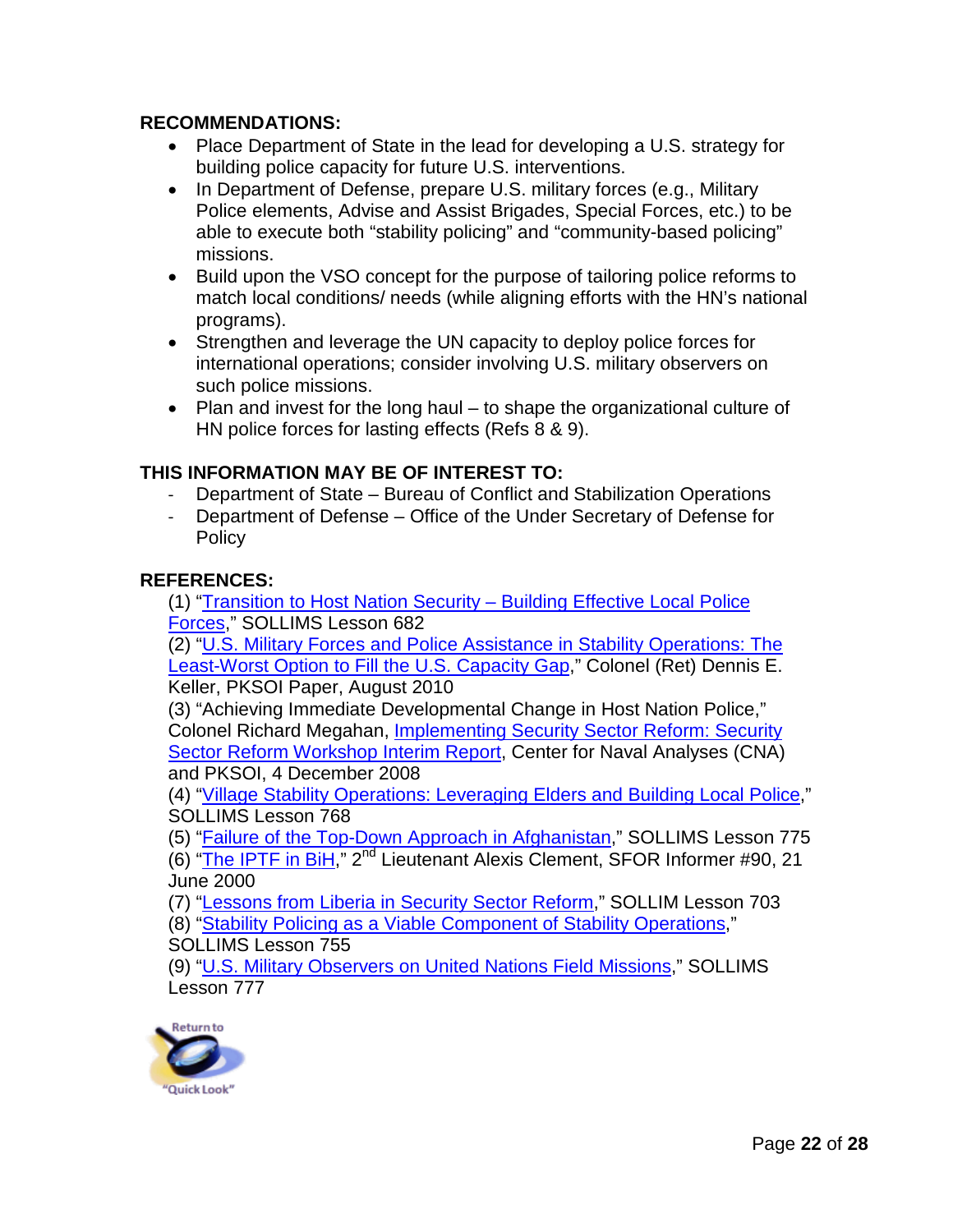#### <span id="page-23-0"></span>**STRATEGIC LESSON Number 9: Developing Host Nation (HN) ministers and ministerial staff is an essential element of stability operations. This process requires long-term investment, locally coordinated programs, and in-depth mentoring.**

**INTRODUCTION:** An analytical review of recent publications on mentoring HN ministers during stability operations in Iraq and Afghanistan indicates that advisors serving on Provincial Reconstruction Teams (PRTs) often create a "culture of dependency" within local governments. The "culture of dependency" impedes the transition of governing responsibilities from PRTs to HN ministers and their staffs, thus, undermining the local population's confidence in their government. This report highlights the need for, and importance of, long-term mentoring of HN ministers.

**SUMMARY:** One of the challenges that civilian mentors faced during Operation Iraqi Freedom (OIF) was that military agencies, which were also conducting ministerial advising, often implemented short-term projects in comparison to the long-term civilian-led projects. Because the military projects tended to be shortterm, they would often plan and implement projects independent of the HN ministers. This would undermine the civilians' attempts to mentor the HN ministers and their staffs. For example, if PRT mentors were encouraging HN ministers to take the lead on a project, the military would often intervene to help. The preemptive role of the military undermined the mentoring of HN minsters and often caused the local population to lose confidence in their HN government. Instead of meeting with their local ministers, Iraqis would go to PRTs to settle disputes, petition the government, and promote new projects (Ref 1).

The U.S./coalition forces participating in Operation Enduring Freedom (OEF) have faced similar shortfalls when transitioning governing responsibilities from PRTs to local ministers. Namely, the local HN governments cannot adequately meet their governing responsibilities, such as providing their province with waste disposal, schools, a fair judicial system, and electricity (Ref 2). This causes the HN government and local population to become dependent on the PRTs. To ensure the success of future stability operations, the U.S./coalition forces must partner with local ministers on projects from the onset of an operation. Studies indicate that effective local governments in Afghanistan reduced narcotics trafficking, promoted economic growth, and lowered the prevalence of violence (Refs 3 & 4).

The transition of governing responsibility in Iraq was complicated by five main factors. First, civilians on PRTs were deployed for less than a year. Second, civilians on PRTs were given up to three months of vacation during their tours. The short duration of tours and frequent vacations prevented U.S./coalition mentors from gaining the trust of the local population and monitoring their projects. Third, toward the end of the civilian surge, PRT mentors tried to train HN ministers by giving them long-term projects; the military, however, continued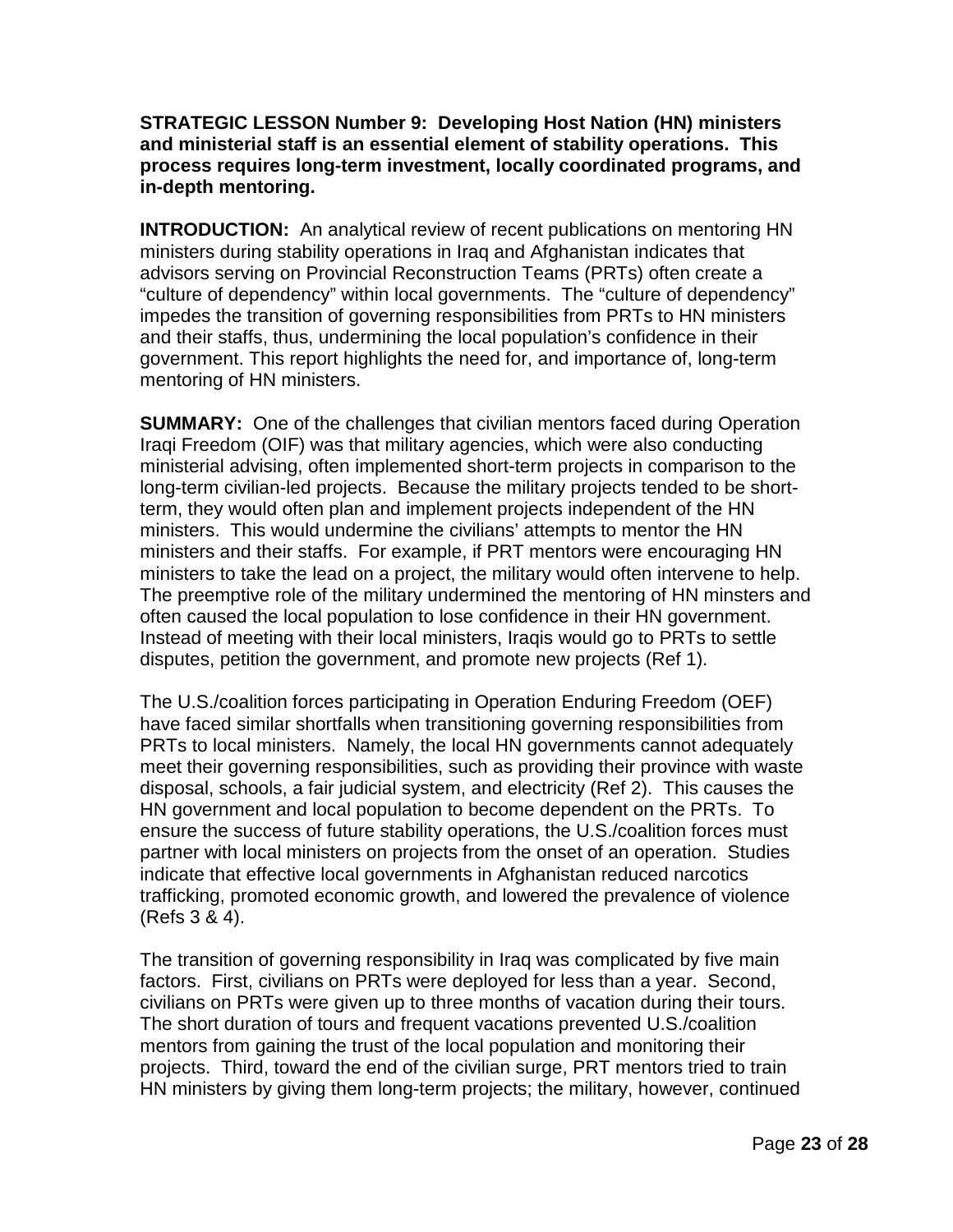working on short-term projects (Ref 1). The civilian long-term and military shortterm projects had conflicting objectives. This caused friction between the mentors and military personnel on PRTs because PRT mentors wanted to hand off governing responsibility to the HN ministers by assigning them long-term projects. The military wanted to implement short-term projects that could be achieved during their tour. To finish the projects quickly, the military often had to work independently from the HN local government. Many civilian mentors assailed the lack of coordination between the military and HN ministers, arguing it undermined the HN government's ability to self-govern. Fourth, often it was easier for the U.S./coalition forces to govern the province than let the local ministers govern themselves (Refs 5 & 6). And fifth, civilian mentors lacked the leadership skills necessary to run PRTs. PRT civilians, particularly Foreign Service Officers (FSO), were unprepared to work in war zones because they lacked combat training.

**RECOMMENDATION:** To build HN ministerial capacity, the U.S./coalition forces should: 1) minimize the negative impact of PRT mentors' vacations during their tours, 2) start leadership training programs for FSOs, and 3) coordinate militaryand civilian-led projects in post-conflict zones.

- PRT mentors' vacations should not be counted toward their mission time. Namely, the minimum 12 month deployment should be extended to 15 months with three months factored in for vacation. Moreover, PRT mentors' vacations should be taken after the 12 month deployment to minimize the negative impact of leaving their HN ministerial counterparts. Ultimately, this will help PRT civilian members become more effective mentors. To continue attracting qualified civilians, additional benefits can be given to PRT employees, such as a monetary equivalent to three months' pay if they are willing to forego their vacation.
- The Department of State should institute leadership training programs for FSOs. Many FSOs lacked the leadership skills to organize and implement projects in a conflict zone. To address this shortcoming, the Department of State should adopt leadership training programs similar to the ones used by the Army.
- The civilians and military on PRTs should consolidate their community building plans to deconflict short- and long-term projects. Within a region, civilian and military projects must complement each other so that a common objective is achieved. Furthermore, community projects should be delegated to civilians or the military based on which branch of the PRT is best-suited to complete the project. For example, if a region wants to develop a water-treatment facility, civilians should work with HN ministers to plan and implement the project; whereas, the military should help with security and other short-term projects. The HN component should be the dominant effort.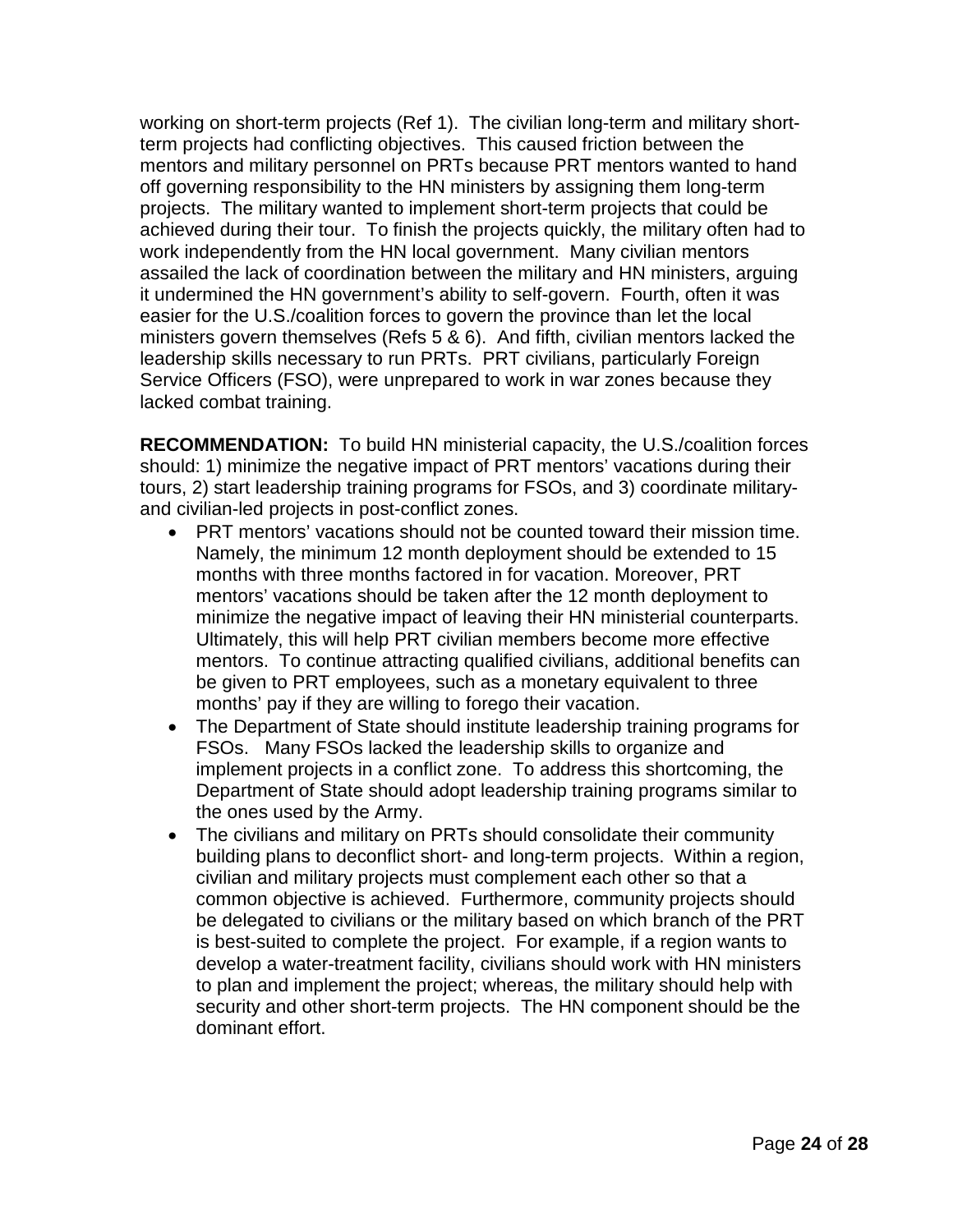

It is important to recognize that it is better for the HN to do something tolerably than for the U.S. to do it well.

#### **THIS INFORMATION MAY BE OF INTEREST TO:**

- Department of Defense Office of the Undersecretary of Defense for **Policy**
- Department of State Bureau of Conflict and Stabilization Operations
- United States Agency for International Development Bureau of Economic Growth, Agriculture, and Trade
- Department of Agriculture Foreign Agricultural Service

#### **FINAL THOUGHT/QUOTE:**

"We have seen progress in the capacity of Afghan institutions to provide services; however, the low baseline of Afghan capacity means significant work remains. We recognize that a long-term commitment to governance in areas such as civil service and public administration reform is needed for transition to succeed."

Ambassador Marc Grossman

U.S. Special Representative for Afghanistan and Pakistan

#### **REFERENCES:**

(1) ["Lessons from Embedded Provincial Reconstruction Teams in Iraq,](http://www.usip.org/files/resources/SR290.pdf)" John

K. Naland, USIP Special Report, October 2011

(2) ["The Accidental Guerilla: Fighting Small Wars in the Midst of a Big One,](http://www.oup.com/us/catalog/general/subject/Politics/?view=usa&ci=9780195368345)"

David Kilcullen, Oxford University Press, February 2009

(3) ["Afghanistan: Politics, Elections, and Government Performance,](http://www.fas.org/sgp/crs/row/RS21922.pdf)" Kenneth Katzman, Congressional Research Service (CRS), 5 June 2012

(4) ["Governance Interventions in Post-War Situations,](https://www.pksoi.org/index.cfm?disp=lms.cfm&doit=view&lmsid=504)" SOLLIMS Lesson 504 (5) ["Sequential Timetables for End Goals in Stability Operations in](https://www.pksoi.org/index.cfm?disp=lms.cfm&doit=view&lmsid=471) 

[Afghanistan,](https://www.pksoi.org/index.cfm?disp=lms.cfm&doit=view&lmsid=471)" SOLLIMS Lesson 471

(6) ["Training a Professional Workforce within an Indigenous](https://www.pksoi.org/index.cfm?disp=lms.cfm&doit=view&lmsid=444) Population," SOLLIMS Lesson 444

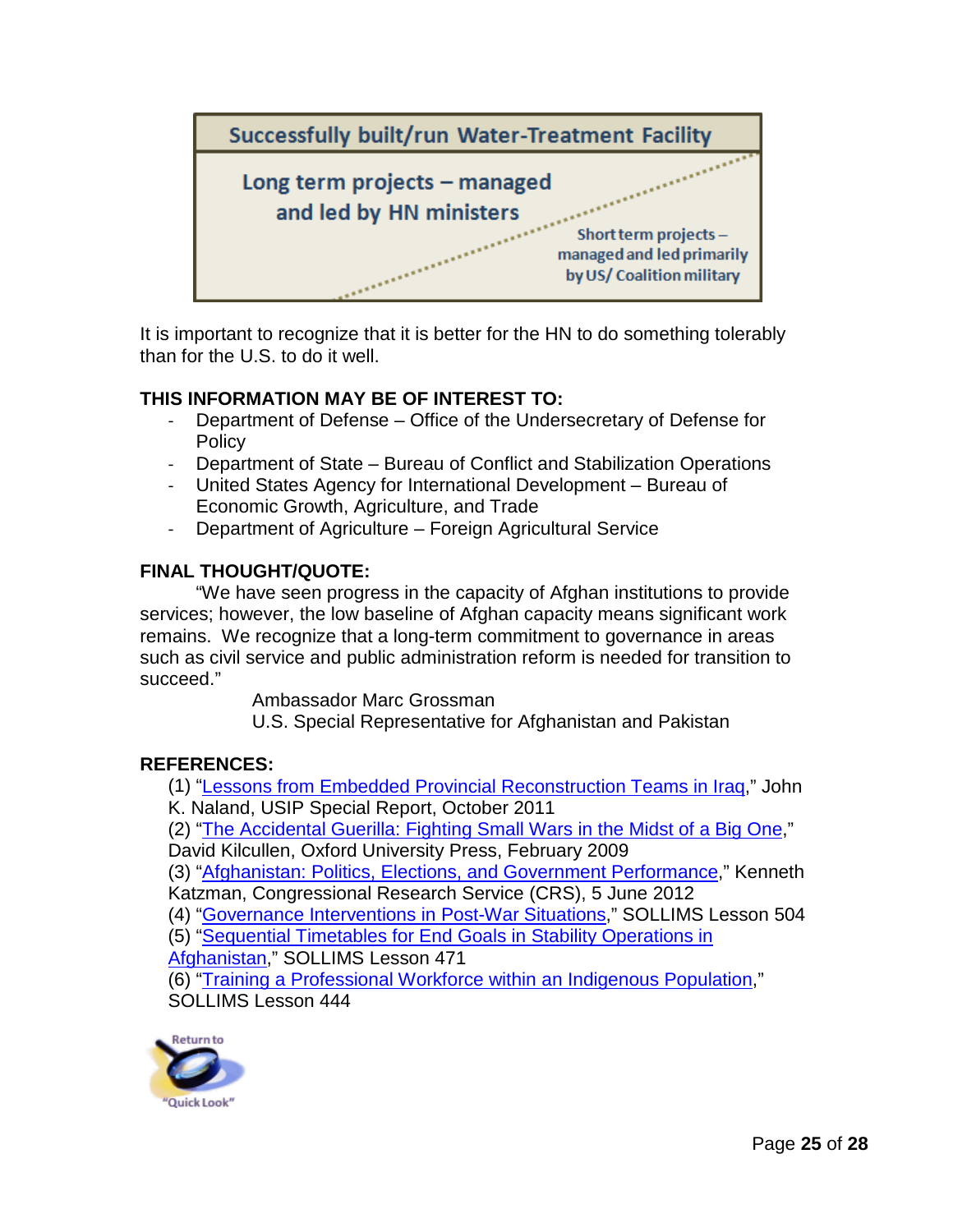#### <span id="page-26-0"></span>**STRATEGIC LESSON Number 10**: **The "Essentials" of Transition**

**INTRODUCTION:** An analytical review of recent lessons reveals certain "essentials" of Transition – key considerations for facilitating hand-off from intervening authorities to the host nation (HN) government.

**SUMMARY:** Experts agree that there is no specific set of end goals that will fit all Transition situations. However, one prominent goal for Transition is that the post-conflict nation should possess a level of resilience to handle any future setbacks. Such HN resilience requires "success factors" – which primarily revolve around good governance and HN capacity to handle national affairs. "Success factors" include:

- The structure of the government has been agreed to by its society; governance is stable.
- The government is able to provide reasonable, reliable services for its citizens.
- The government is being utilized to solve political disputes.
- The government is able to protect its borders, its citizens, and its national treasures.
- The government has demonstrated an ability to uphold the rule of law.
- The economy is stable; the government is able to provide regulation of the markets.
- The government has gained commitments of support for development efforts (Refs 1-3).

To maximize HN attainment of these success factors, it is imperative that the HN gain control – and gain proficiency – in the many sectors/functions that the intervening authorities (external nations/forces) have been managing. This transfer is a gradual process that requires careful planning by the intervening authorities and then close partnering with HN officials. An excellent example of this process comes from the UN contingent operating in Liberia in 2008. Aiming toward Transition, the United Nations Mission in Liberia (UNMIL) shifted its role from "leading" the delivery of services (security, reconstruction, social services, etc.) to "enabling" the Government of Liberia to take the lead. Primary measures used by the UNMIL Force in this "enabling" approach were: encouraging all external players to help the host nation take the lead, inserting HN officials into the approval process and life cycle for all projects and services, conducting comprehensive information operations (IO) to improve the public's perception of the HN government, and ensuring extensive civil-military coordination throughout the process (Refs 4 & 5).

Extensive civil-military coordination was also central to Transition efforts in Iraq. The Crocker-Petraeus Joint Campaign Plan established key civil-military "coherence" in planning, execution, assessment, and adaptation. Given this strategic guidance for Transition, U.S. military staffs worked jointly with the U.S. Embassy to analyze all lines of operation in effect – determining whether each task, program, project, and relationship run/managed by U.S. Forces-Iraq (USF-I)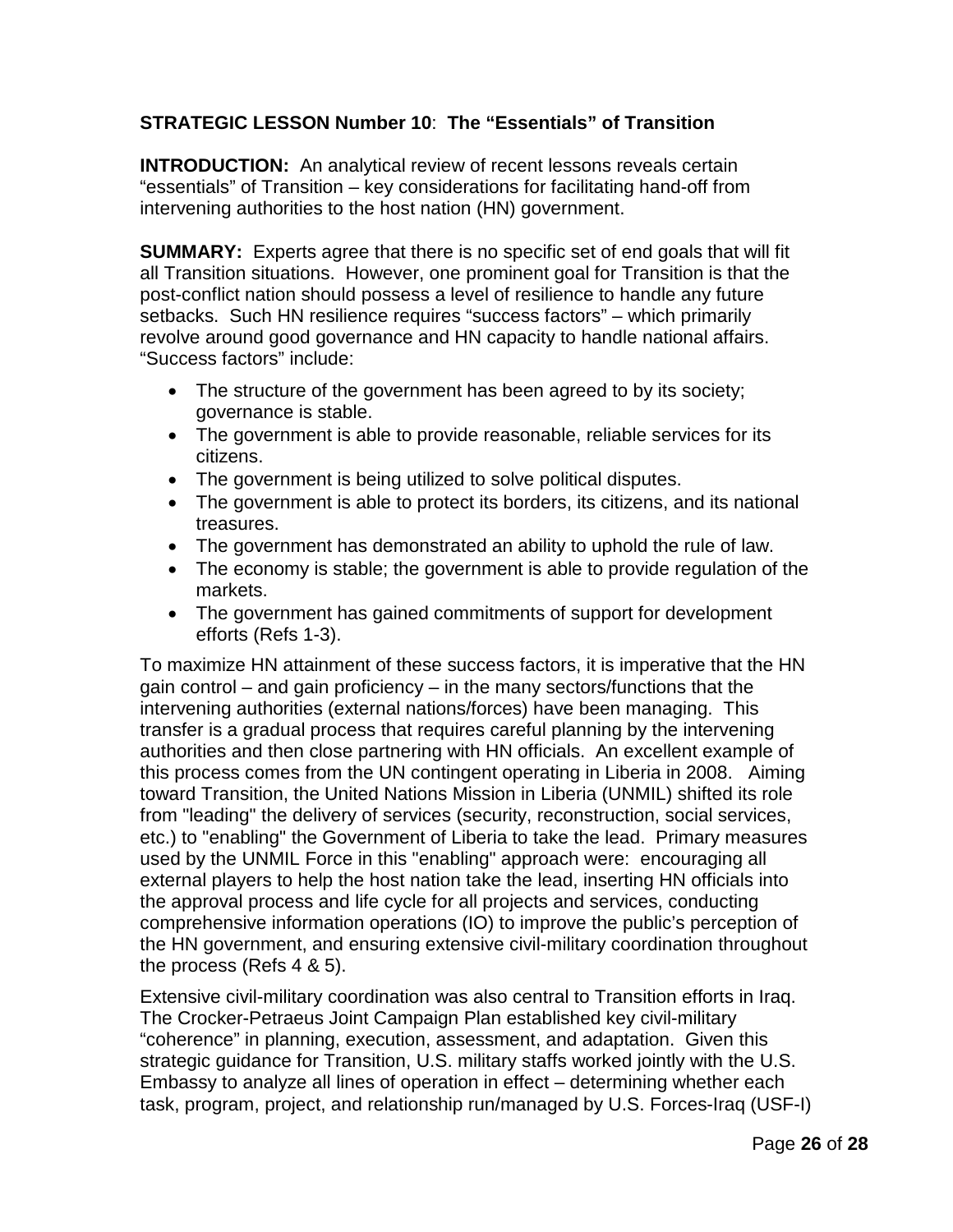should be terminated, completed, transitioned to the Government of Iraq, or transformed into a U.S. Embassy responsibility. This detailed staff work identified over 1,500 functions/activities for transfer to other (non USF-I) entities. Transition in Iraq was bolstered by a strong signal of U.S. commitment in January 2007, as President Bush announced that the U.S. would help the Iraqi government take responsibility for security in all of Iraq's provinces (Refs 6-8).

Similar signals of U.S. commitment have now been sent for ongoing Transition in Afghanistan. On 2 May 2012, U.S. President Obama and Afghan President Karzai co-signed an ["Enduring Strategic Partnership Agreement.](https://pksoi.org/document_repository/doc_lib/050112-afghanistan-security-pact.pdf)" Then, on 7 July 2012, President Obama officially designated Afghanistan as a ["major non-](https://www.pksoi.org/document_repository/doc_lib/Remarks_With_Afghan_President_Hamid_Karzai_(7-Jul-12).pdf)[NATO ally"](https://www.pksoi.org/document_repository/doc_lib/Remarks_With_Afghan_President_Hamid_Karzai_(7-Jul-12).pdf) of the United States. Also, on 8 July 2012, during the "Intervention at [the Tokyo Conference on Afghanistan,](https://www.pksoi.org/document_repository/doc_lib/Intervention_at_the_Tokyo_Conference_on_Afghanistan_SecState_(8-Jul-12).pdf)" Secretary of State Clinton announced major U.S. and international commitments to Transition in Afghanistan – emphasizing sustained economic support and private sector investment. Such strong signals of support and economic pledges are absolutely critical for Transition. They reinforce HN governance/legitimacy and solidify development and stability efforts (Refs 9-11).

#### **RECOMMENDATIONS:**

- Place Department of State in the lead for developing a plan/template for Transitions – which the Embassy Team, in conjunction with U.S./coalition forces in-country, can tailor to specific circumstances. Include "success factors" for host nation resilience in the Transition plan.
- During any given Transition, bring HN officials into the approval process and life cycle for all projects and services, incorporate IO to improve public perception of the HN government, and ensure extensive civil-military coordination throughout transition activities.
- At the national level, work closely with the international community, and send strong signals of support for the HN government and HN society.

#### **THIS INFORMATION MAY BE OF INTEREST TO:**

- Department of State Bureau of Conflict and Stabilization Operations
- Department of Defense Office of the Under Secretary of Defense for Policy

#### **REFERENCES:**

(1) ["State Resilience as an Effective End Goal for Stability Operations,](https://www.pksoi.org/index.cfm?disp=lms.cfm&doit=view&lmsid=472)" SOLLIMS Lesson 472

(2) ["Guiding Principles for Stabilization and Reconstruction,](https://www.pksoi.org/document_repository/doc_lib/USIP-PKSOI_Guiding_Principles_Oct_2009.pdf)" USIP and PKSOI, October 2009

(3) ["Interagency Handbook for Transitions,](http://thesimonscenter.org/wp-content/uploads/2011/11/TransitionHandbook-webversion.pdf)" COL Arthur D. Simons Center for the Study of Interagency Cooperation, 4 November 2011

(4) ["Enabling Transition in Liberia through Civil-Military Coordination,](https://www.pksoi.org/index.cfm?disp=lms.cfm&doit=view&lmsid=773)"

SOLLIMS Lesson 773

(5) "SOLLIMS Sampler – [Transition to Local Governance,](https://www.pksoi.org/document_repository/doc_lib/SOLLIMS%20Sampler%20Transition%2026Oct10.pdf)" PKSOI, 26 October 2010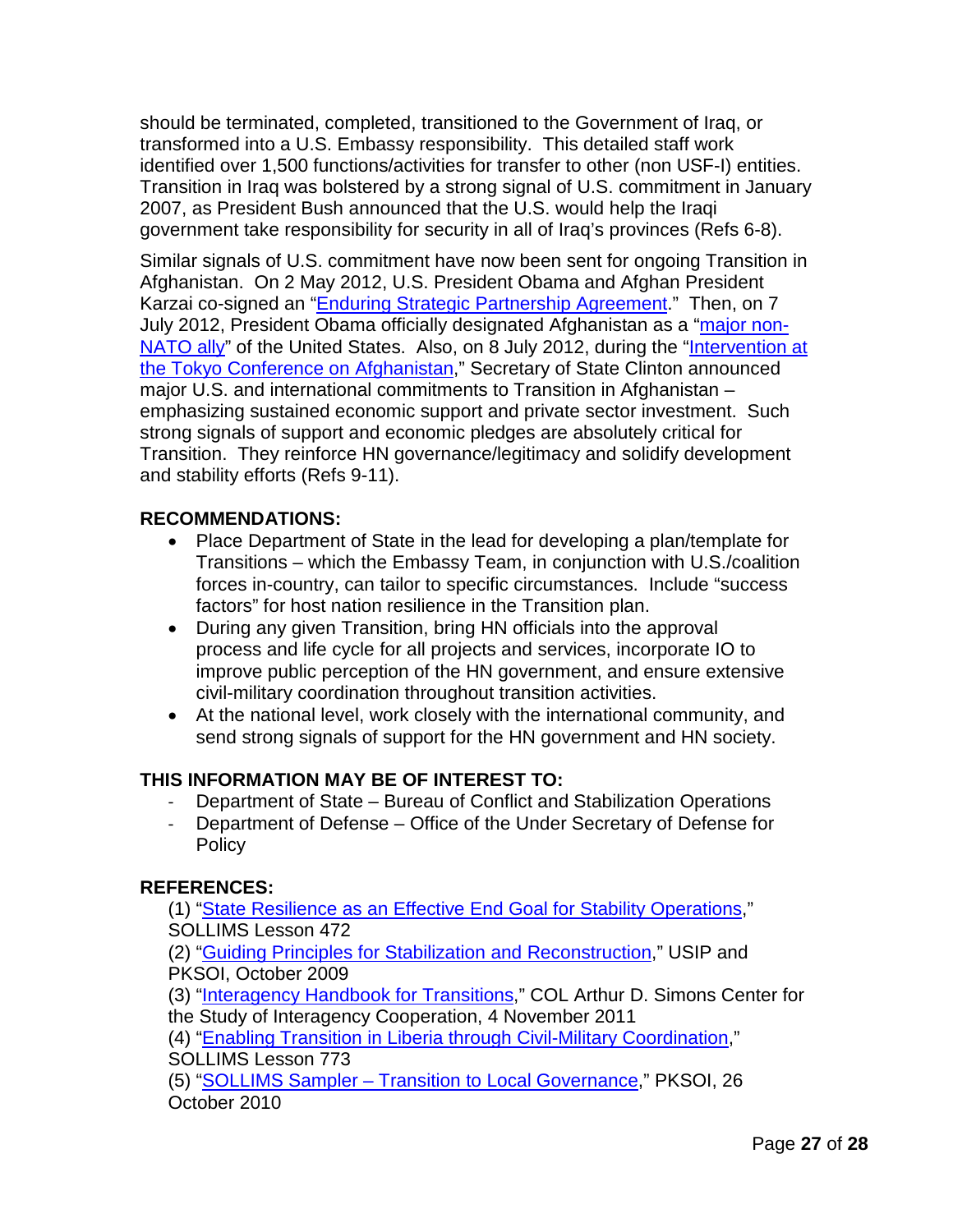(6) ["Iraq's Lessons for Transition in Afghanistan,](https://www.pksoi.org/document_repository/doc_lib/Iraqs_Lessons_for_Transition_in_Afghanistan_(15-Nov-10).pdf)" LTG James M. Dubik (Ret) and Marisa Cochrane Sullivan, 15 November 2010 (7) ["Transition to Stability Operations in Iraq: Final Report,](https://www.pksoi.org/document_repository/Report/TSO_Iraq_report_U_14Mar2011-CDR-450.pdf)" US Joint Forces Command, Joint Center for Operational Analysis, 14 March 2011 (8) ["Political & Military Components of the Surge in Iraq,](https://www.pksoi.org/index.cfm?disp=lms.cfm&doit=view&lmsid=808)" SOLLIMS Lesson 808. (9) ["Enduring Strategic Partnership Agreement between the United States of](https://pksoi.org/document_repository/doc_lib/050112-afghanistan-security-pact.pdf)  [America and the Islamic Republic of Afghanistan,](https://pksoi.org/document_repository/doc_lib/050112-afghanistan-security-pact.pdf)" 2 May 2012 (10) ["Remarks with Afghan President Hamid Karzai –](https://www.pksoi.org/document_repository/doc_lib/Remarks_With_Afghan_President_Hamid_Karzai_(7-Jul-12).pdf) by Secretary of State [Hillary Rodham Clinton,](https://www.pksoi.org/document_repository/doc_lib/Remarks_With_Afghan_President_Hamid_Karzai_(7-Jul-12).pdf)" 7 July 2012 (11) ["Intervention at the Tokyo Conference on Afghanistan –](https://www.pksoi.org/document_repository/doc_lib/Intervention_at_the_Tokyo_Conference_on_Afghanistan_SecState_(8-Jul-12).pdf) Remarks by [Secretary of State Hillary Rodham Clinton,](https://www.pksoi.org/document_repository/doc_lib/Intervention_at_the_Tokyo_Conference_on_Afghanistan_SecState_(8-Jul-12).pdf)" 8 July 2012 (12) ["Transitions: Issues, Challenges and Solutions in International](http://pksoi.army.mil/PKM/publications/collaborative/collaborativereview.cfm?collaborativeID=9)  [Assistance,](http://pksoi.army.mil/PKM/publications/collaborative/collaborativereview.cfm?collaborativeID=9)" edited by Harry R. Yarger, PKSOI, 18 August 2011 (13) ["Harnessing Post-Conflict Transitions: A Conceptual Primer,](https://www.pksoi.org/document_repository/doc_lib/PKSOI_Paper_Harnessing_Post-Conflict_Transitions_Sep_2010.pdf)" Nicholas J. Armstrong and Jacqueline Chura-Beaver, PKSOI Paper, September 2010 (14) ["Measuring Progress in Conflict Environments \(MPICE\),](https://www.pksoi.org/document_repository/doc_lib/FINAL%20MPICE%20wCover.pdf)" USIP, PKSOI, and U.S. Army Corps of Engineers (USACE), June 2010 (15) ["Decade of War, Volume I: Enduring Lessons from the Past Decade of](https://www.pksoi.org/document_repository/Report/DOW_report_Vol1_U-CDR-545.pdf)  [War,](https://www.pksoi.org/document_repository/Report/DOW_report_Vol1_U-CDR-545.pdf)" Joint and Coalition Operational Analysis (JCOA), 15 June 2012



| U.S. Army Peacekeeping and Stability Operations Institute (PKSOI)        |                           |
|--------------------------------------------------------------------------|---------------------------|
| <b>Director</b>                                                          | <b>COL Cliff Crofford</b> |
| <b>Chief, Publications &amp; Knowledge Management</b><br><b>Division</b> | <b>COL Rory Radovich</b>  |
| <b>Chief, Lessons Learned Branch</b>                                     | Dan French                |
| <b>Lessons Learned Analyst</b>                                           | Dave Mosinski             |
| Intern / Analyst                                                         | Jared Edgerton            |

**Disclaimer:** All content in this document, to include any publications provided through digital attachment, is considered unclassified, for open access. This compendium contains no restriction on sharing / distribution within the public domain. Existing research and publishing norms and formats should be used when citing "Strategic Lessons" content and any publications provided.

> Contact us at: [CARL\\_SOLLIMS@conus.army.mil](mailto:CARL_SOLLIMS@conus.army.mil) Comm: 717.245.3031 DSN: 242.3031